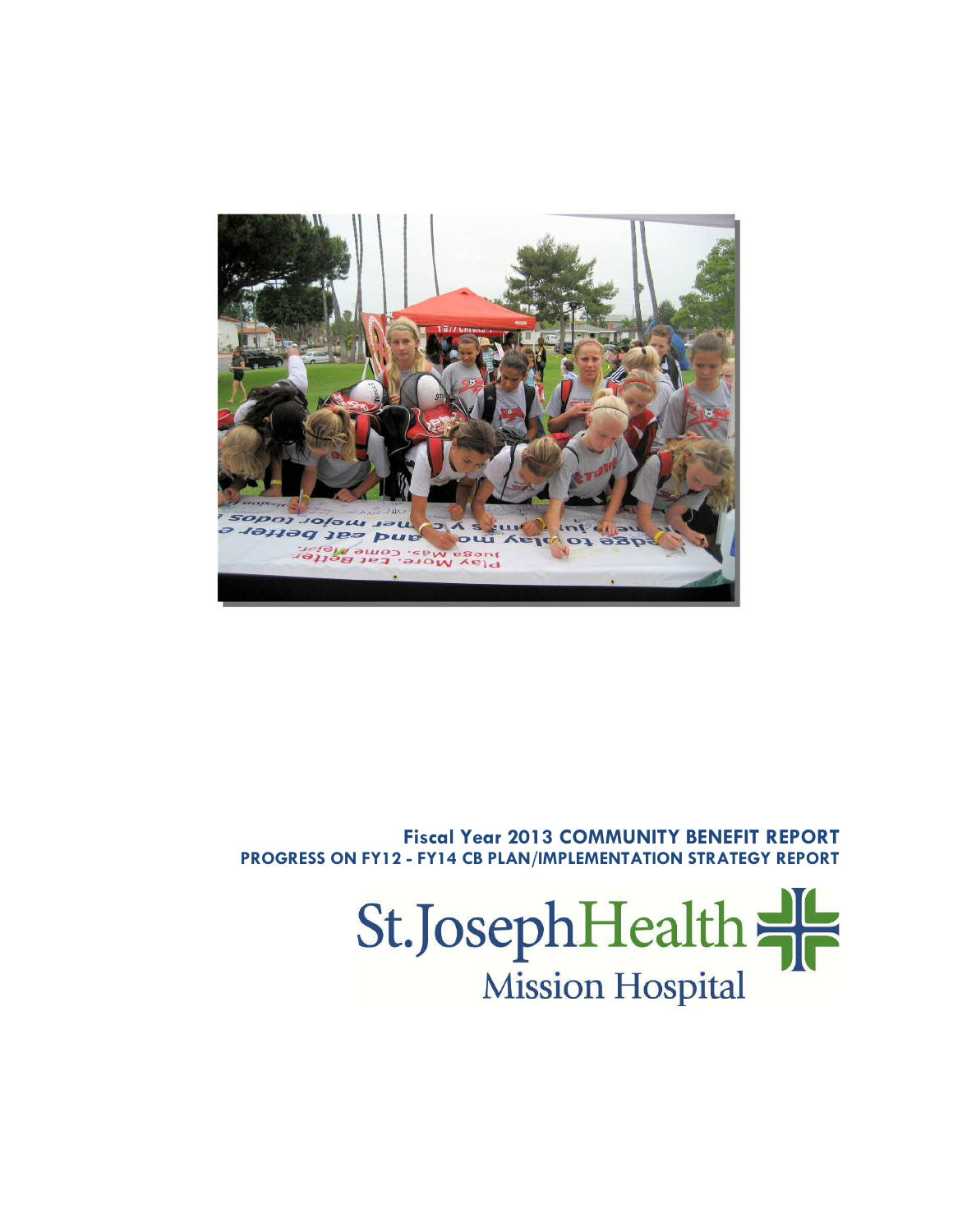## **TABLE OF CONTENTS**

| <b>EXECUTIVE SUMMARY</b>                                                                                           | 3  |
|--------------------------------------------------------------------------------------------------------------------|----|
| <b>MISSION, VISION AND VALUES</b>                                                                                  | 3  |
| <b>INTRODUCTION - WHO WE ARE AND WHY WE EXIST</b>                                                                  | 6  |
| <b>ORGANIZATIONAL COMMITMENT</b><br><b>Community Benefit Governance and Management Structure</b>                   | 7  |
| PLANNING FOR THE UNINSURED AND UNDERINSURED<br><b>Patient Financial Assistance Program</b>                         | 8  |
| <b>COMMUNITY</b><br><b>Defining the Community</b>                                                                  | 8  |
| <b>COMMUNITY NEEDS &amp; ASSETS ASSESSMENT PROCESS AND RESULTS</b>                                                 | 11 |
| Summary of Community Needs and Assets Assessment Process and Results                                               |    |
| <b>Identification and Selection of DUHN Communities</b>                                                            |    |
| <b>Priority Community Health Needs</b>                                                                             |    |
| <b>COMMUNITY BENEFIT PLANNING PROCESS</b>                                                                          | 14 |
| <b>Summary of Community Benefit Planning Process</b>                                                               |    |
| <b>Addressing the Needs of the Community:</b><br>FY12 - FY14 Key Community Benefit Initiatives and Evaluation Plan |    |
| <b>Other Community Benefit Programs and Evaluation Plan</b>                                                        |    |
| <b>FY13 COMMUNITY BENEFIT INVESTMENT</b>                                                                           | 36 |
| <b>Telling Our Community Benefit Story:</b><br>Non-Financial <sup>1</sup> Summary of Accomplishments               |    |

<sup>&</sup>lt;sup>1</sup> Non-financial summary of accomplishments are referred to in SB 697 as non-quantifiable benefits.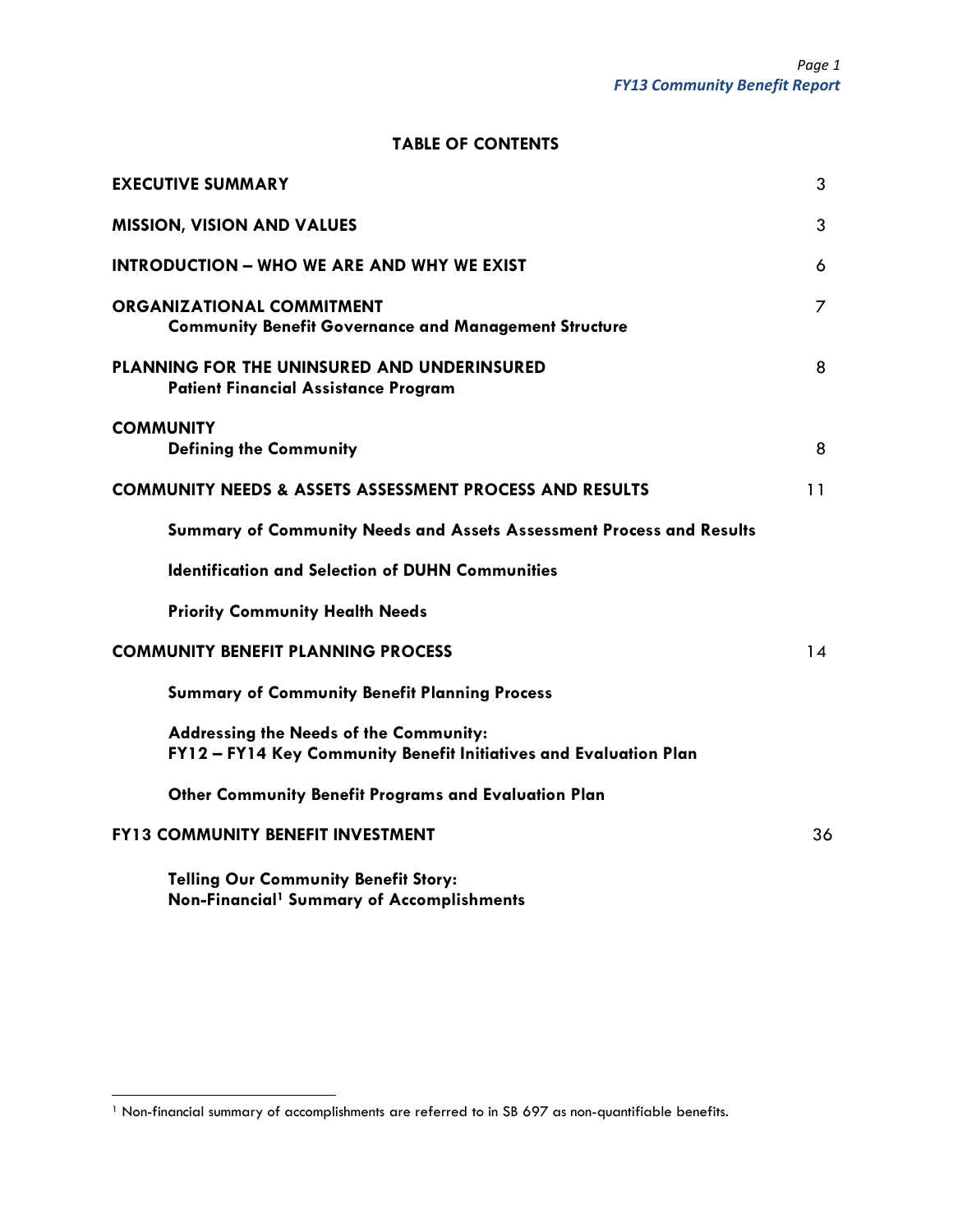## **EXECUTIVE SUMMARY**

#### *Our Mission*

*To extend the healing ministry of Jesus in the tradition of the Sisters of St. Joseph of Orange by continually improving the health and quality of life of people in the communities we serve.* 

#### *Our Vision*

*We bring people together to provide compassionate care, promote health improvement and create healthy communities.* 

#### *Our Values*

*The four core values of St. Joseph Health -- Service, Excellence, Dignity and Justice -- are the guiding principles for all we do, shaping our interactions with those whom we are privileged to serve.* 

### *Who We Are and What We Exist*

Mission Hospital provides south Orange County communities with access to advanced care through dozens of locations. Mission Hospital has been serving the greater needs of the community for more than 40 years, improving the quality of life in the communities it serves. Mission Hospital in Mission Viejo, the region's only designated trauma center, offers 24-hour emergency care and specialized services for imaging, heart, stroke, maternity, and women's wellness needs. Mission Hospital Laguna Beach offers 24-hour emergency, intensive and medical-surgical care as well as the south Orange County's only behavioral health services including hospital-based chemical and pain medication dependency treatment. CHOC Children's at Mission Hospital in Mission Viejo is the only dedicated pediatric hospital in South Orange County. Mission is the only hospital to twice earn the Ernest A. Codman Award for Excellence in quality healthcare presented by The Joint Commission for its Traumatic Brain Injury protocol and Rapid Response Nursing Team, and recently earned Magnet® recognition from the American Nurses Credentialing Center. A member of the St. Joseph Health, Mission Hospital is one of 14 not-for-profit hospitals sponsored by the St. Joseph Health Ministry. For more information, visit mission4health.com.

Community Benefit is the cornerstone of who we are as a ministry of the Sisters of St. Joseph of Orange. We serve the dear neighbor and provide much needed services to our most vulnerable communities through our programs such as financial assistance and initiatives that are specifically designed for our low-income residents. We also provide programs for the broader community to improve health and quality of life.

In Fiscal Year 2013, we contributed \$41.4 million in community benefit investment, a 14% percent decrease from Fiscal Year 2012 ( FY12 community benefit investment increased to \$47.2 Million based on year-end audit adjustments); and an additional \$45.3 million in unreimbursed cost of Medicare.

### **Overview of Community Needs and Assets Assessment**

Our health needs and assets assessment conducted every three years (most recently in FY11) encompasses a multi-faceted approach to obtaining and understanding the dynamic health needs of our community. We utilize telephone surveys, stakeholder panels, and resident focus groups to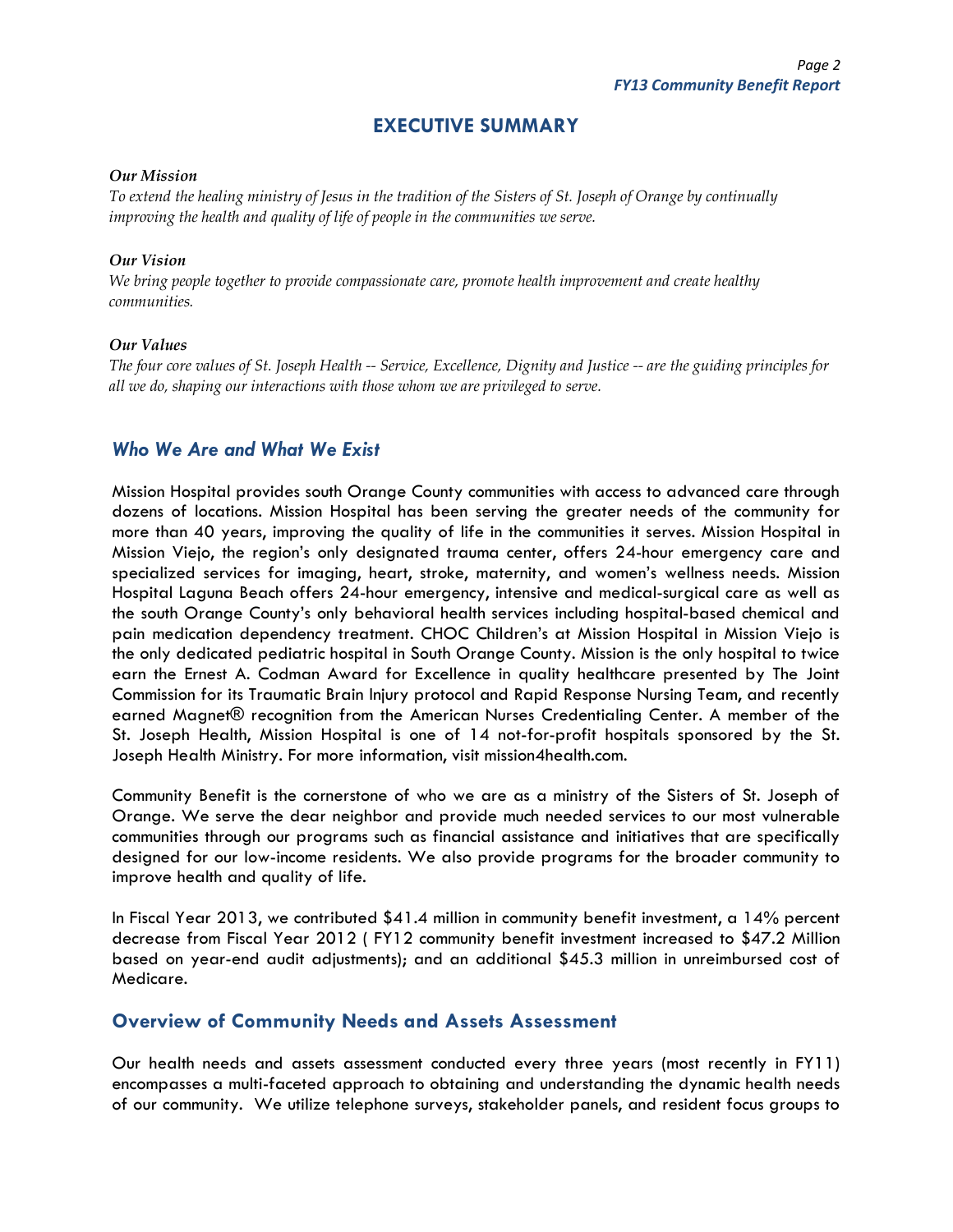obtain feedback from a wide variety of residents as well as a discernment process to understand leading community priorities in the areas of community health and quality of life. We partner with residents and local agencies, school districts and city officials to create community benefit plans that help to meet the needs of our local communities.

### *Community Plan Priorities/Implementation Strategies*

Listed in alphabetical order are our community benefit priorities for FY12-FY14*.* 

- *Increasing Support for Affordable Homes: The focus of this initiative is to increase public support for affordable homes in South Orange County, with a special focus on the cities of Lake Forest, San Clemente, Dana Point, San Juan Capistrano and Mission Viejo*2*. This year, the South Orange County Alliance for Housing our Communities Coalition (SOCAHOC) focused on increasing the diversity of sectors involved in promoting affordable homes and identifying ways to increase local resident support for new affordable developments.*
- *Reducing the Prevalence of Childhood Obesity: Our goal is to reduce the prevalence of childhood obesity in South Orange County, focusing primarily on youth aged 3-11 years of age. Our focus was to increase effectiveness of our programming, establish strong relationships within the local elementary schools, and continue our efforts to increase environmental change to create healthy communities.*
- *Increasing Clinical Effectiveness of Depression Services: In FY13, 79% of our clients experienced a clinically significant change in depression. We hosted eight (8) mental health interns and increased our capacity to provide mental health services over the previous year. For clients that completed their mental health treatment, 97% demonstrated a clinically significant change.*
- *Preventing Youth Alcohol & Substance Use in Laguna Beach: The three-year goal for this initiative is to reduce the use of alcohol or other substances among 9th Graders in Laguna Beach. FY13 focused primarily on the adoption of a Social Host Ordinance in the City of Laguna Beach as well as piloting the Raising Thriving Kids program in collaboration with Laguna Beach Unified School District and the Boys & Girls Club of Laguna Beach.*

<sup>2</sup> In FY13, the Affordable Homes Initiative was revised from its original focus of "Increasing Affordable Homes" due to economic decline beginning in 2010, elimination of Redevelopment Funds at the municipal level and reduction in partner agency resources.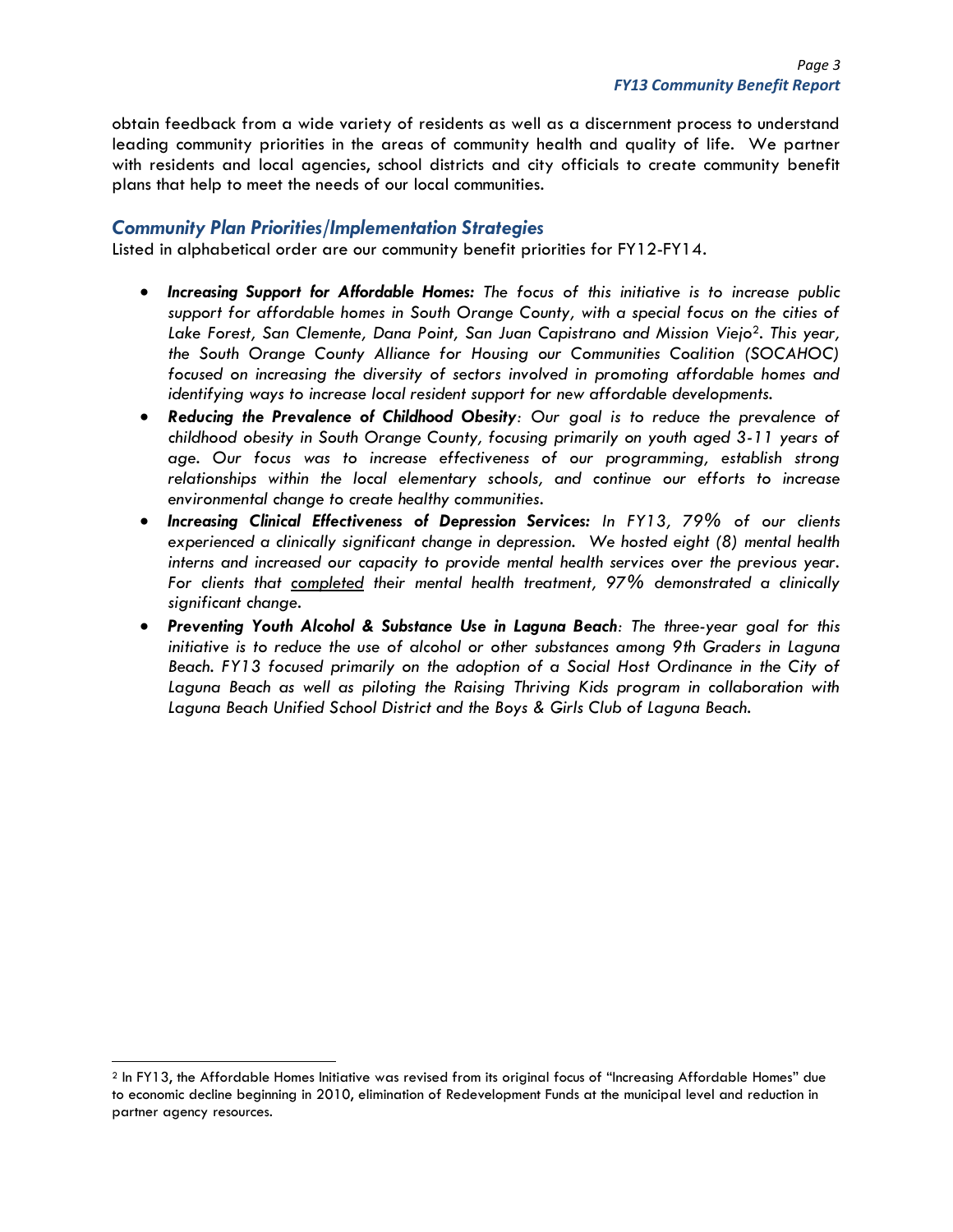### *INTRODUCTION*

### *Who We Are and Why We Exist*

Mission Hospital has a lengthy history of community service to the residents of south Orange County. As a member of the Saint Joseph Health, we are committed to improving the health and quality of life of the people in the community we serve. The values of Dignity, Excellence, Service, and Justice are the guiding principles direct our mission of the hospital, and have compelled the Sisters of St. Joseph of Orange and all of their sponsored ministries to dedicate resources to the care for the medically underserved and advocate for the alleviation of conditions which limit access to basic health services. Policies have been established which mandate periodic assessments of the health needs of the poor and vulnerable. A specific percentage of net income is allocated to outreach programs to address specific unmet health needs, separate from the ordinary vehicle of acute health care delivery.

Mission Hospital provides south Orange County communities with access to advanced care and advanced caring through two convenient locations, Mission Viejo and Laguna Beach. As a not-forprofit, Mission Hospital has been serving the greater needs of the community for over 40 years, improving the quality of life in the communities it serves. Our campus in Mission Viejo is an acute care, full-service facility that houses the region's designated trauma center, one of only three in the county. A complete array of top-quality healthcare services are offered including: 24-hour emergency care; Mission Imaging Center offering the most advanced diagnostic care, Mission Heart Center providing cardiac rehabilitation and chest pain center; Mission Stroke Center, providing the region's most comprehensive and advanced neurological care; Mission Maternity Center including special care for high risk pregnancy; and Mission Women's Wellness Center offering comprehensive breast, heart and pelvic care. We also offer the highest level of care in orthopedics, rehabilitation, cancer, spine and vascular services. Our Laguna Beach campus provides services include 24-hour emergency, intensive and medical-surgical care as well as behavioral health and chemical and pain medication dependency treatment.

CHOC Children's at Mission Hospital in Mission Viejo is the only dedicated pediatric hospital in south Orange County. We are the only hospital to twice earn the Ernest A. Codman Award for Excellence in quality healthcare presented by The Joint Commission for its Traumatic Brain Injury protocol and Rapid Response Nursing Team, and recently earned Magnet® recognition from the American Nurses Credentialing Center.

In FY13 a significant amount of work and resources were dedicated to the continued implementation of our three-year Community Benefit Strategic Plan. The plan focuses on improving clinical effectiveness for depression services, preventing childhood obesity, affordable homes and reducing youth alcohol & substance Use in Laguna Beach. All of these initiatives have sustained a collaborative that engages the community and maximizes existing community resources.

In Fiscal Year 2013, we contributed \$25.86 million in community benefit investment, a 45% percent decrease from Fiscal Year 2012 (FY12 community benefit investment increased to \$47.2 Million based on year-end audit adjustments); and an additional \$45.3 million in unreimbursed cost of Medicare.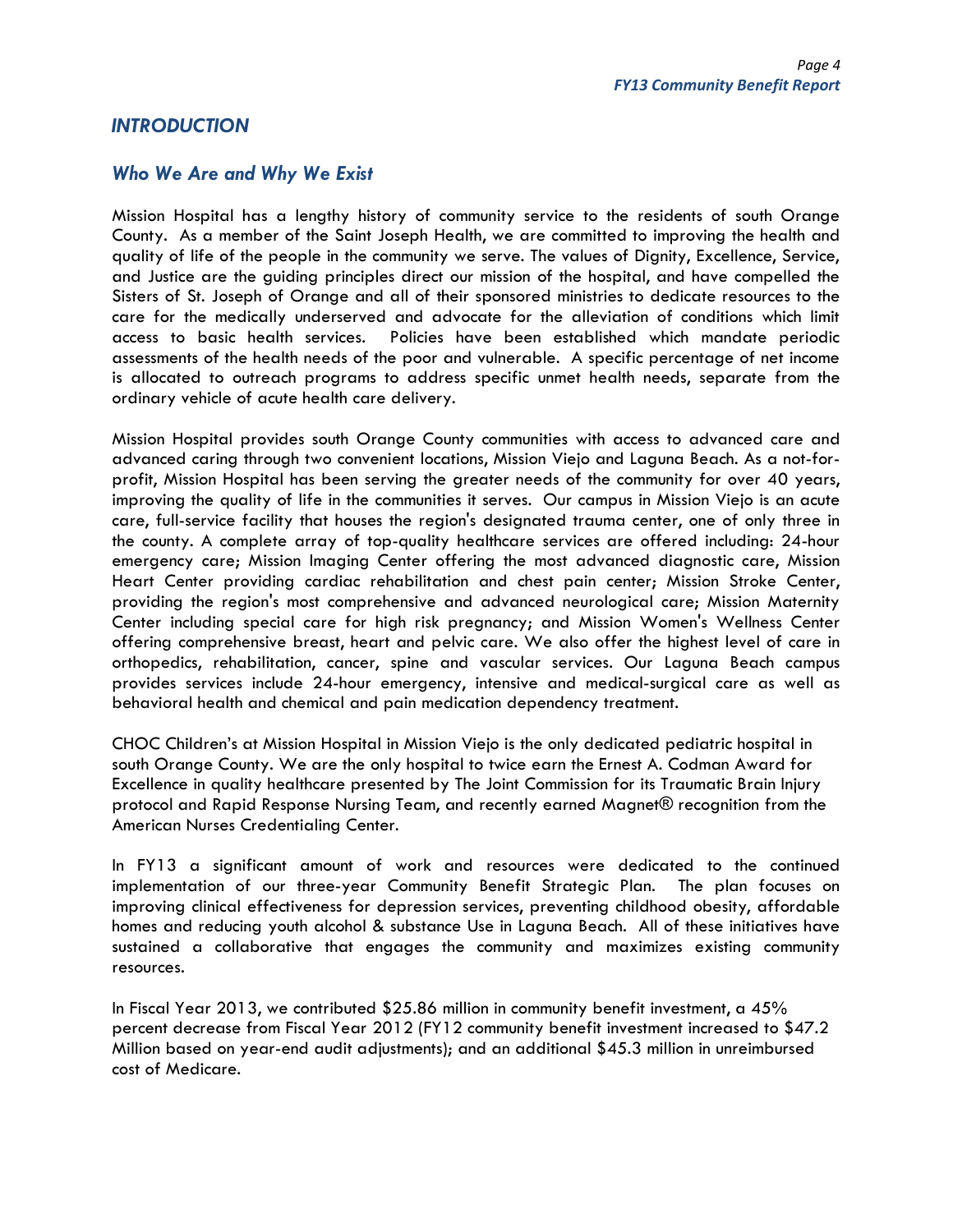## *ORGANIZATIONAL COMMITMENT Community Benefit Governance Structure*

Our priority is to engage the oversight committees of Community Benefit in the work we do throughout the year. The Community Benefit Committee is comprised of eight (8) community members and three (3) Board of Trustee members. Our President/CEO, COO, Vice President of Advocacy and Vice President of Mission Integration also participated in this committee. The committee received updates on initiatives at each meeting to allow them the opportunity to ask questions and provide feedback on each initiative's progress. In addition, Community Benefit Committee members identified an initiative that interested them personally and have become more engaged in those outreach efforts over the year. This has enabled the committee to become more familiar with the work, provide a unique and valued perspective to the hospital staff, and provide rich feedback to the committee when discussions arise. Separately, several committee members work on individual Community Benefit projects throughout the year, to provide unique perspective and insight to the Community Benefit staff.

The Director of Community Benefit presented to the Board of Trustees in February 2013, sharing accomplishments and updates regarding the work in the community. With three (3) trustee members actively engaged in the Community Benefit Committee, the Board of Trustees were well informed of the initiatives and areas of focus.

## *PLANNING FOR THE UNINSURED AND UNDERINSURED Patient Financial Assistance Program*

Our mission is to provide quality care to all our patients, regardless of ability to pay. We believe that no one should delay seeking needed medical care because they lack health insurance. That is why St. Joseph Health, Mission Hospital has a **Patient Financial Assistance Program (FAP)** that provides free or discounted services to eligible patients. In FY13, our ministry, provided **\$5,887,000** in charity care and **6,977** encounters.

One way St. Joseph Health, Mission Hospital informs the public of FAP is by posting notices. Notices are posted in high volume inpatient and outpatient service areas. Notices are also posted at locations where a patient may pay their bill. Notices include contact information on how a patient can obtain more information on financial assistance as well as where to apply for assistance. These notices are posted in English and Spanish and any other languages that are representative of 5% or greater of patients in the hospital's service area. All patients who demonstrate lack of financial coverage by third party insurers are offered an opportunity to complete the Patient Financial Assistance application and are offered information, assistance, and referral as appropriate to government sponsored programs for which they may be eligible.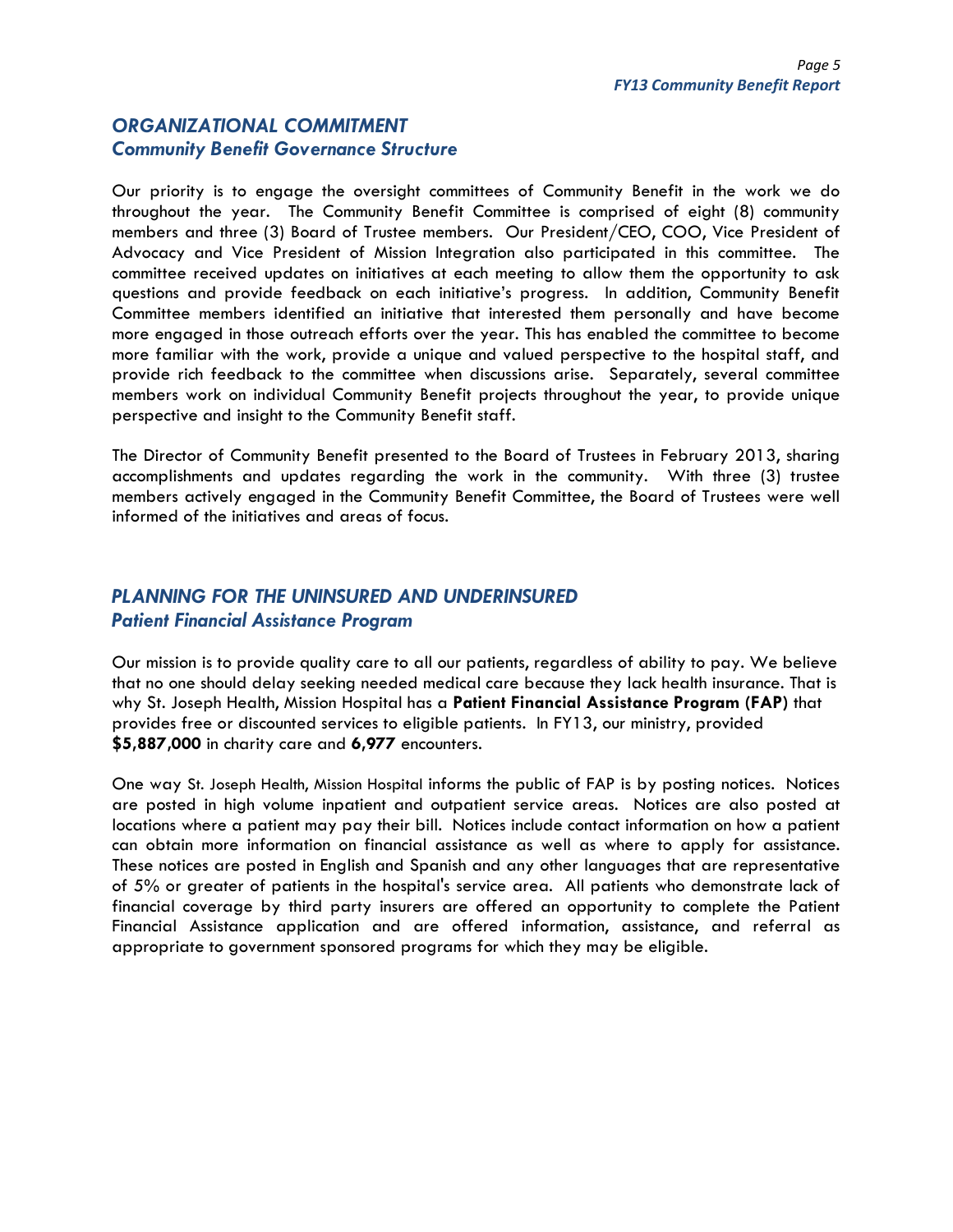## *COMMUNITY Defining the Community*

Mission Hospital provides south Orange County communities with access to advanced care and advanced caring through two convenient locations, Mission Viejo and Laguna Beach. (The Laguna Beach campus was purchased in July 2009). The hospital's service area extends from the junction of the 405

and 5 freeways in the north to Camp Pendleton in the south. Geographic ally, South County is bordered by the Pacific Ocean to the west, the Santa Ana Mountains to the north and east, and the marine base



Camp Pendleton to the south. Our Primary Service Area includes the cities of Mission Viejo, Laguna Beach, Laguna Niguel, San Juan Capistrano, San Clemente, Rancho Santa Margarita, Lake Forest, Laguna Hills, Dana Point Ladera Ranch Trabuco Canyon, Capistrano Beach and Aliso Viejo. This includes a population of approximately 623,000 people, an increase of 4% from the prior assessment. Mission Hospital's Secondary Service area includes Laguna Woods, Irvine, Foothill Ranch and Silverado.

South Orange County is a relatively affluent community with a median household income of \$92,124 compared to the Orange County median household income of \$58,605 (US Census Quick Facts). The average household size is 2.70 compared to the Orange County wide household size of 3.00.

Demographically, the area is primarily Caucasian (78%), with the Hispanic population growing to 19.2%.

## **Community Served**  *Description of the community served and how it was determined.*

Community Benefit is characterized as programs or activities that promote health and healing in response to identified community needs. In order to accurately define community need, we use two tools provided by St. Joseph Health System. The first tool, The Community Need Index (CNI) was developed by Catholic Healthcare West (CHW) and Solucient (an information products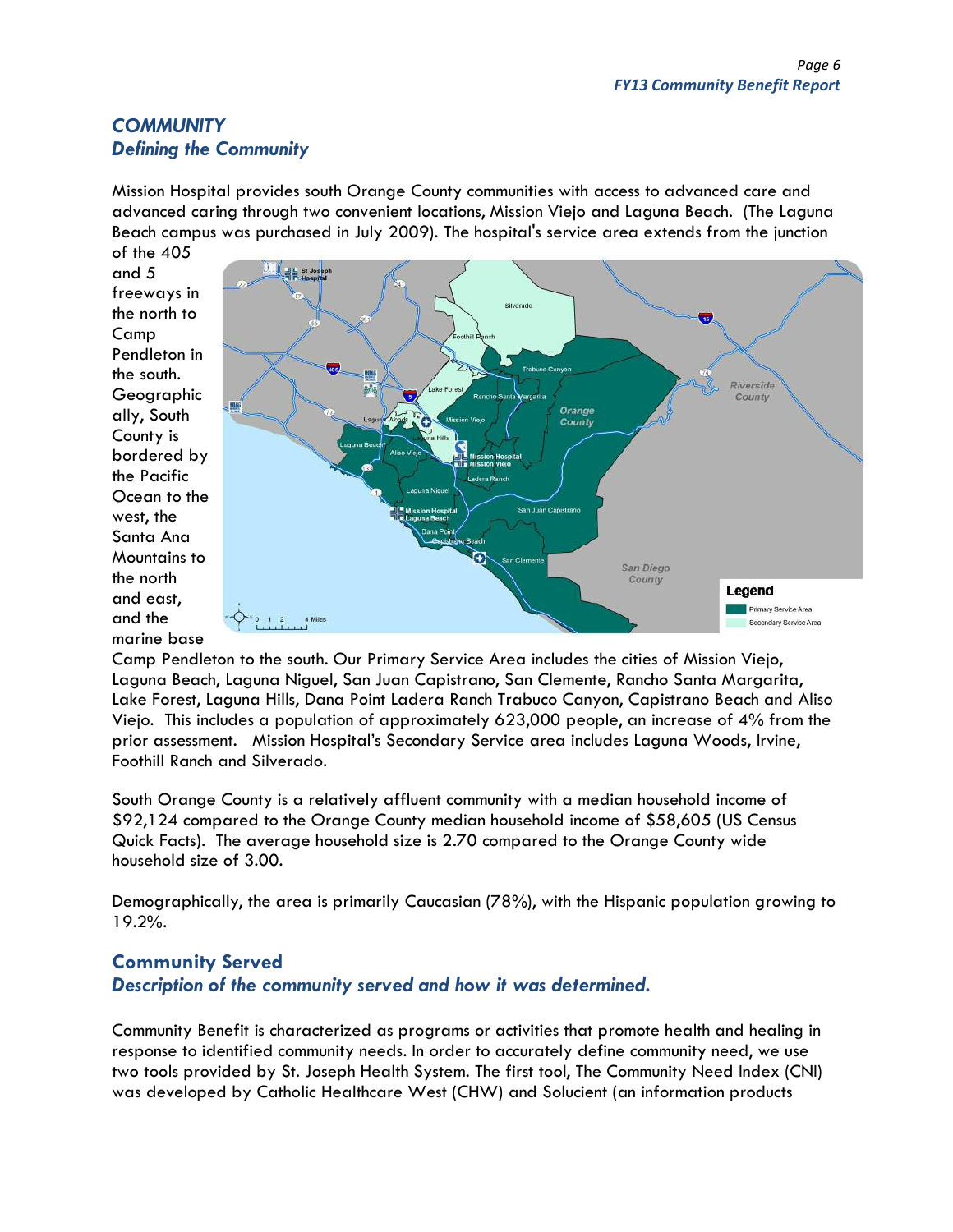company). CNI aggregates five socioeconomic indicators that contribute to health disparity (also known as barriers). Barriers include: Income; elder poverty, child poverty and single parent poverty; Culture, non-Caucasian limited English; Education, % population without HS diploma; Insurance, unemployed and uninsured; and Housing, renting percentage.

CNI demonstrates need at the zip-code level where each zip is assigned a score from 1 (low need) to 5 (high need) for each barrier. For barriers with more than one measure, the average of the measures is used as the barrier score. Once each zip code is assigned a score from 1 to 5 for each of the five barriers, the average score is calculated to yield the CNI.

Color-Coded Maps

- Red- Highest Need (CNI scores: 4.2-5)
- **Pink- High Need (CNI scores: 3.4-4.1)**
- **Yellow- Average Need (CNI scores: 2.6-3.3)**
- Light Green- Less Need (CNI Scores: 1.8-2.5)
- **Dark Green- Least Need (CNI Scores: 1-1.7)**

The second tool, Intercity Hardship Index (IHI) was developed by the Urban & Metropolitan Studies Program at the Nelson A. Rockefeller Institute of Government. IHI aggregates six socioeconomic indicators that contribute to health disparities:

- Income level: Per capita Income
- Crowded Housing: % of Households with 7+ people
- Unemployment: % of those 16 and over without employment



- Education: % of those 25 and over without a High School diploma
- Poverty: % of people living below the Federal Poverty Level
- Dependency: % of the population under18 years and over 64 years

In addition, we further distinguished local data by block level within each city.

In general, Mission's service area reflects a high degree of health and quality of life. However, isolated areas of need have been identified in the cities of San Clemente, San Juan Capistrano, Dana Point, Laguna Beach, and Lake Forest.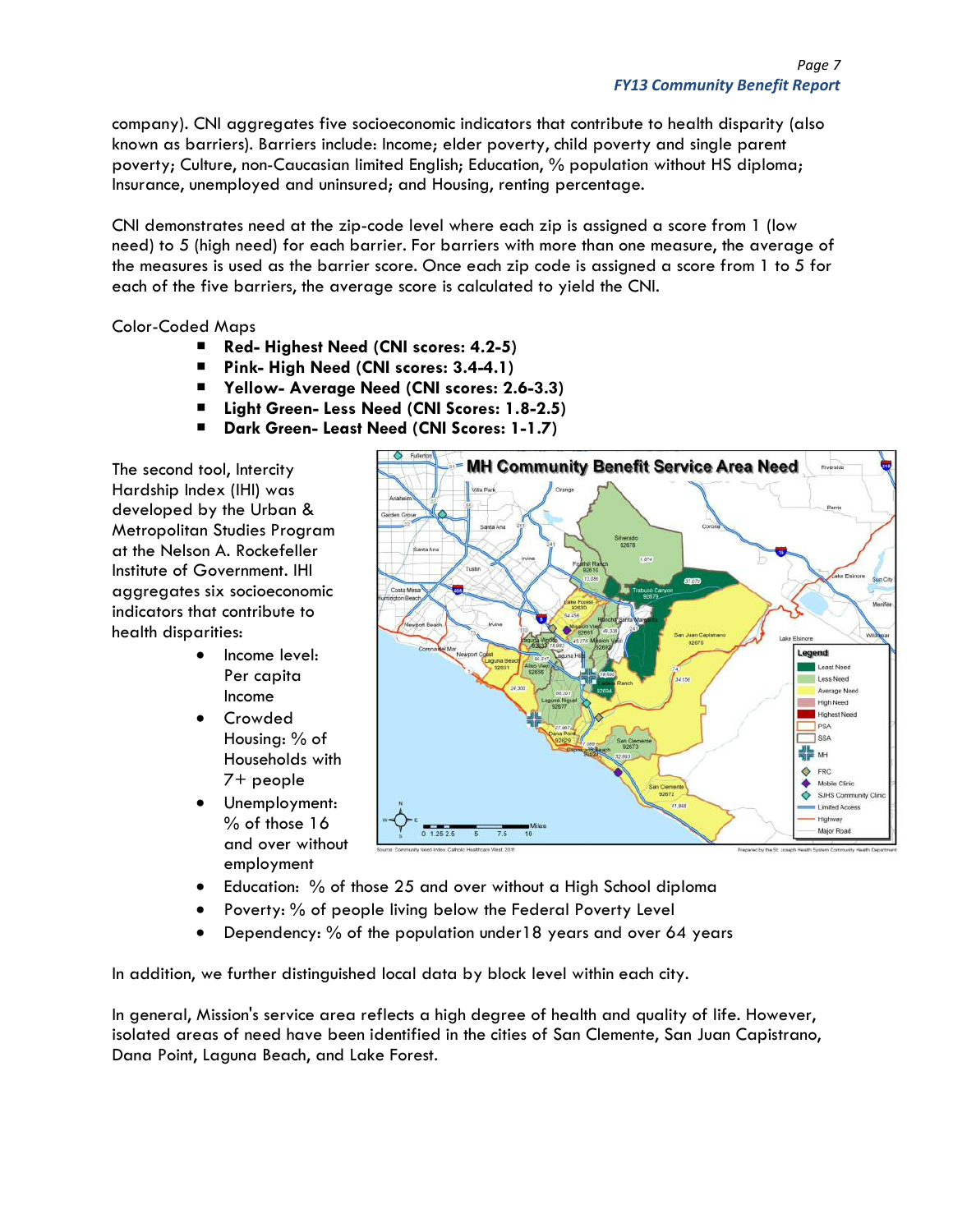Although needs were identified in all of these areas, based on hospital resources and partnerships and in an effort to show significant outcomes at the end of the three-year plan, a decision was made to primarily focus on the cities of San Clemente, San Juan Capistrano, Laguna Beach and Lake Forest. This decision was made in partnership with Community Benefit Department Staff, the hospital's Executive Team and the Community Benefit Committee.

## *COMMUNITY NEEDS ASSESSMENT PROCESS AND RESULTS Summary of Community Needs Assessment Process and Results*

### **METHODOLOGY**

#### **Analytic Methods Used**

Mission Hospital conducted its Community Health Needs Assessment in the cities of San Clemente, San Juan Capistrano and Lake Forest between February and May 2011 (Laguna Beach needs assessment was conducted in 2010 just after purchasing South Coast Medical Center in July 2009). The chart to the right visually describes our process used in conducting the needs assessment and creating the strategic plans that respond to the community needs. The following



information will focus on our most recent survey conducted in 2011, as the process was similar to our Laguna Beach assessment conducted the year prior. See Appendix 5 for complete information regarding the Laguna Beach survey and its results.

## **Telephone Survey**

Professional Research Consultants (PRC) conducted a telephone survey of 146 questions focused on issues such as general health, chronic disease, injury and violence, health risks, preventive care, access to healthcare services and broad community issues between January and April 2011. The survey was modeled after the Centers for Disease Control's (CDC) Behavioral Risk Factor Surveillance System, which enables to benchmark local results to statewide and national data. PRC completed 919 random phone interviews with adults from San Clemente (n: 326), San Juan Capistrano (n: 300) and Lake Forest (n: 293). These three cities had the largest concentration of residents with high need. Sample size was demographically representative of each of the communities. Validity of results is at a 95% confidence level (and 95% when looking at cityspecific data).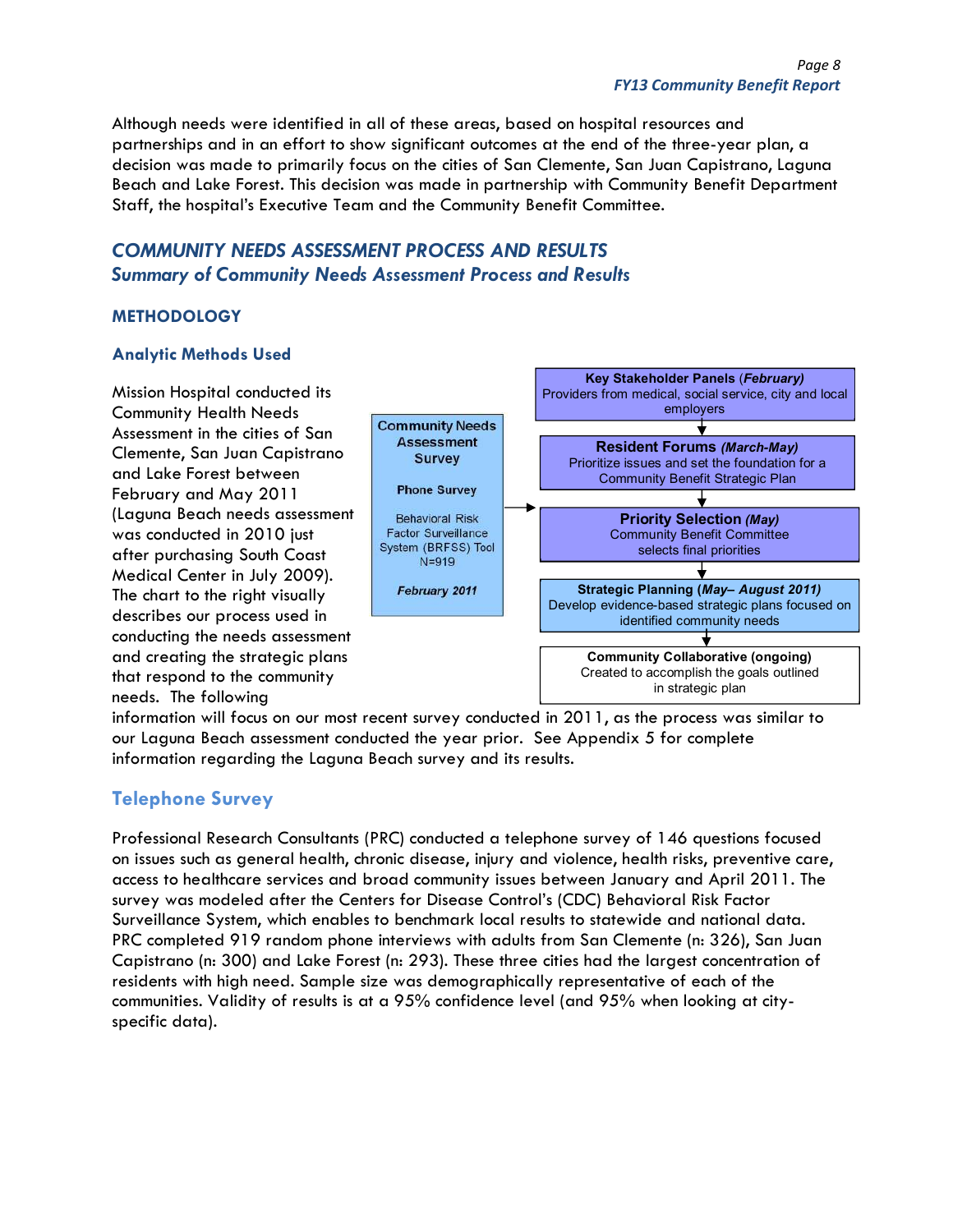

# **Population & Sample Characteristics**

## **Key Stakeholder Panels**

Two panels of key stakeholders were held in San Clemente and San Juan Capistrano to obtain input from local service providers from a cross-section of disciplines who provide services to local residents. 40 people participated in these two panels and representation included the medical field, education, faith-based groups, local resident leaders, non-profit agencies and countyfunded programs.

## **Community/Resident Forums**

Once the PRC surveys were complete, six community forums were conducted with residents in the cities of San Juan Capistrano, San Clemente, and Lake Forest. There were a total of 63 participants across all forums, with each forum ranging in size from 2 to 21 and averaging 10 participants. The majority of participants were women ( $n = 54$ ). Participants were all adults, mainly residents and a few stakeholders (e.g., service providers, city employees, and hospital employees). The English language forums included mostly stakeholders and to a lesser extent included residents, while the Spanish language forums included mostly residents. Each forum lasted about one and a half hours. Participants identified priority issues. The results aggregated across the forums indicate that the four priority health and quality of life issues perceived by the participants are as follows:

### 1. Obesity

- 2. Lack of health insurance
- 3. Stress and anxiety
- 4. Access to affordable homes

Other health and quality of life issues included cardiovascular risk, dental services, alcohol and substance abuse, and job training for youth. There were similarities among all forums, such as the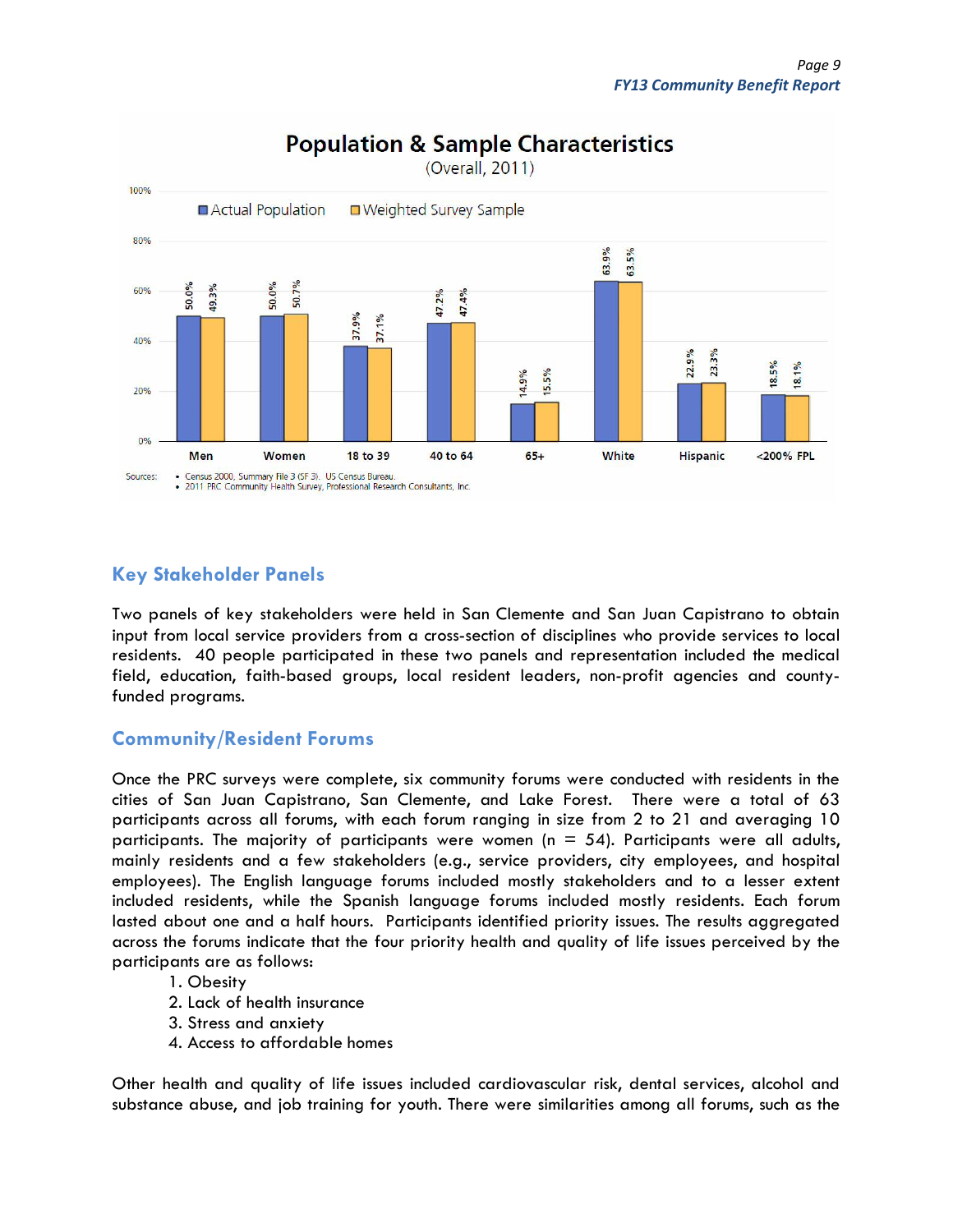perception that the role of economic hardship contributes to poor health and quality of life. There was a notable difference between the English language and Spanish language forums, however, in that the Spanish language forum participants believed unauthorized immigration status is a determinant to health disparity and quality of life.

**For the full report, please visit our website at www.mission4health.com**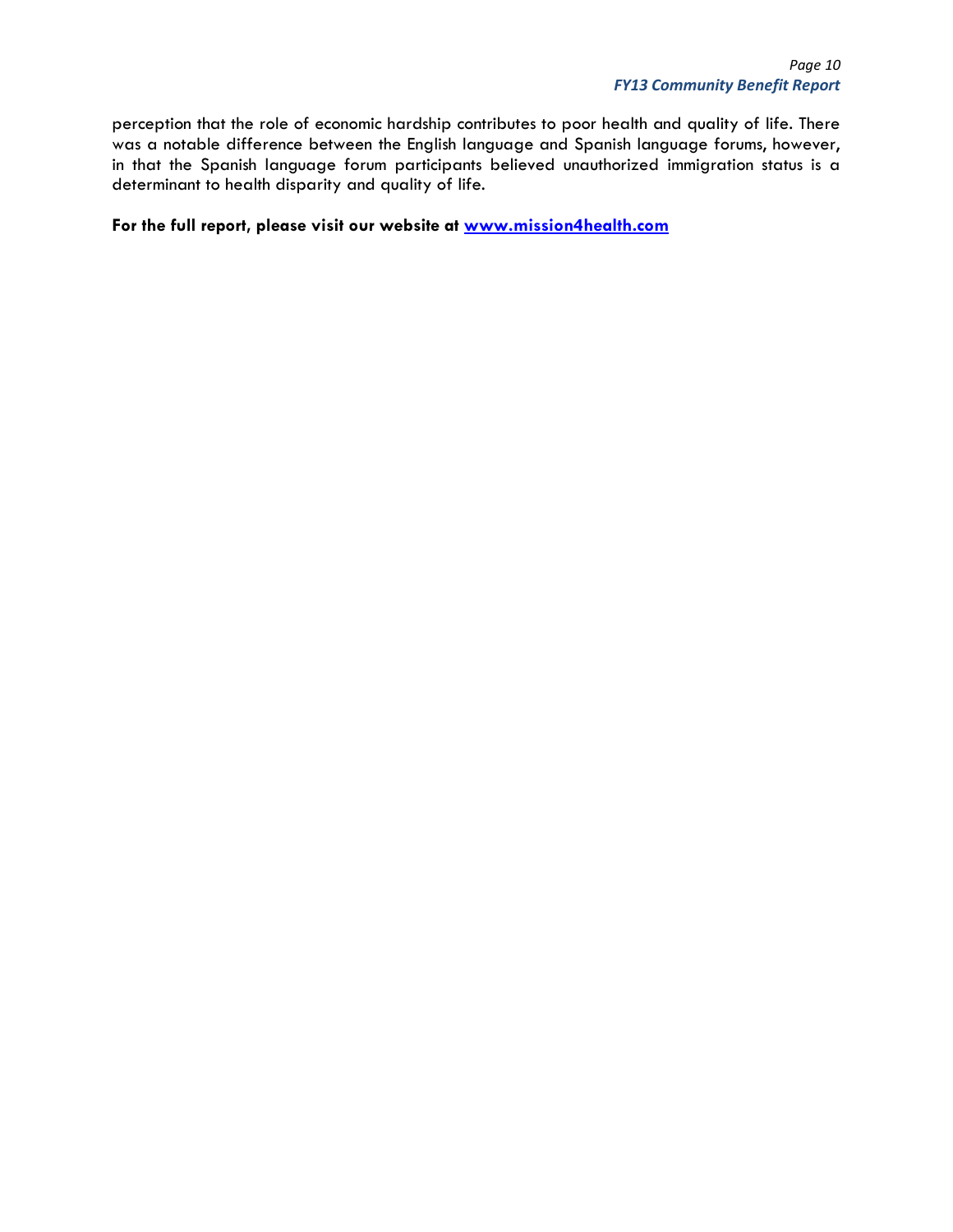## *COMMUNITY BENEFIT PLANNING PROCESS*

## **Prioritization Process and Criteria**

When determining which priorities Mission Hospital would base its coming 3-year Community Benefit plan, we considered the following criteria:

- Relative prevalence of health and quality of life issues in each community (PRC and resident forum data), including whether local residents identify the topic as an issue and has a perceived sense of importance within the community
- $\square$  Scope of the issue prevalence and trends in the community when compared to state or national data
- $\square$  Seriousness and consequences if left unaddressed
- Availability of community resources to assist in addressing the issue
- Overall alignment with hospital goals and strategic priorities
- Alignment in managing charity care costs

In addition to the above criteria, the Community Benefit Committee also used the following lens to select and prioritize initiatives:

- $\blacksquare$  High impact on poor/vulnerable
- $\blacksquare$  Identified by resident forums and/or PRC data
- At least one issue must address a Quality of Life concern
- **Partners/momentum exist to work collaboratively**
- There exists a reasonable outcome
- **Mission Hospital has capacity/resources to lead**
- Alternative resources are not available to lead

Based on these criteria and using all of the data collected through PRC survey, Key Stakeholder Panels and resident forums, the decision was made to focus on four primary initiatives for the coming FY12 – FY14 Community Benefit Plan:

#### **Affordable Homes** (Quality of Life concern):

The cost of affordable homes in south Orange County is extremely high, with the average monthly mortgage being \$2,000 and average rent at \$1,600. In the 2011 Health Needs Assessment, over 33% of low-income residents stated they have considered leaving the area because of the price of housing. In our high need areas, 25% stated they were usually or always worried about being able to make their rent. And 30% of these same residents state that they share housing costs with another person to decrease expenses. Fair Market Rent for a 2 bedroom rental unit is \$1,594, an increase of 61% since 2000 (Source: National Low Income Housing Coalition)

A renter household needs an annual income of \$63,760 (\$30.65 hourly wage) to rent an average two-bedroom apartment without exceeding the HUD-recommended 30% of income on housing. For an extremely low income family, a monthly home expense of \$654 or less is considered affordable but the FMR for a 2 bedroom is \$1,594. An Orange County minimum wage worker would have to work153 hours per week to rent a two-bedroom apartment at FMR.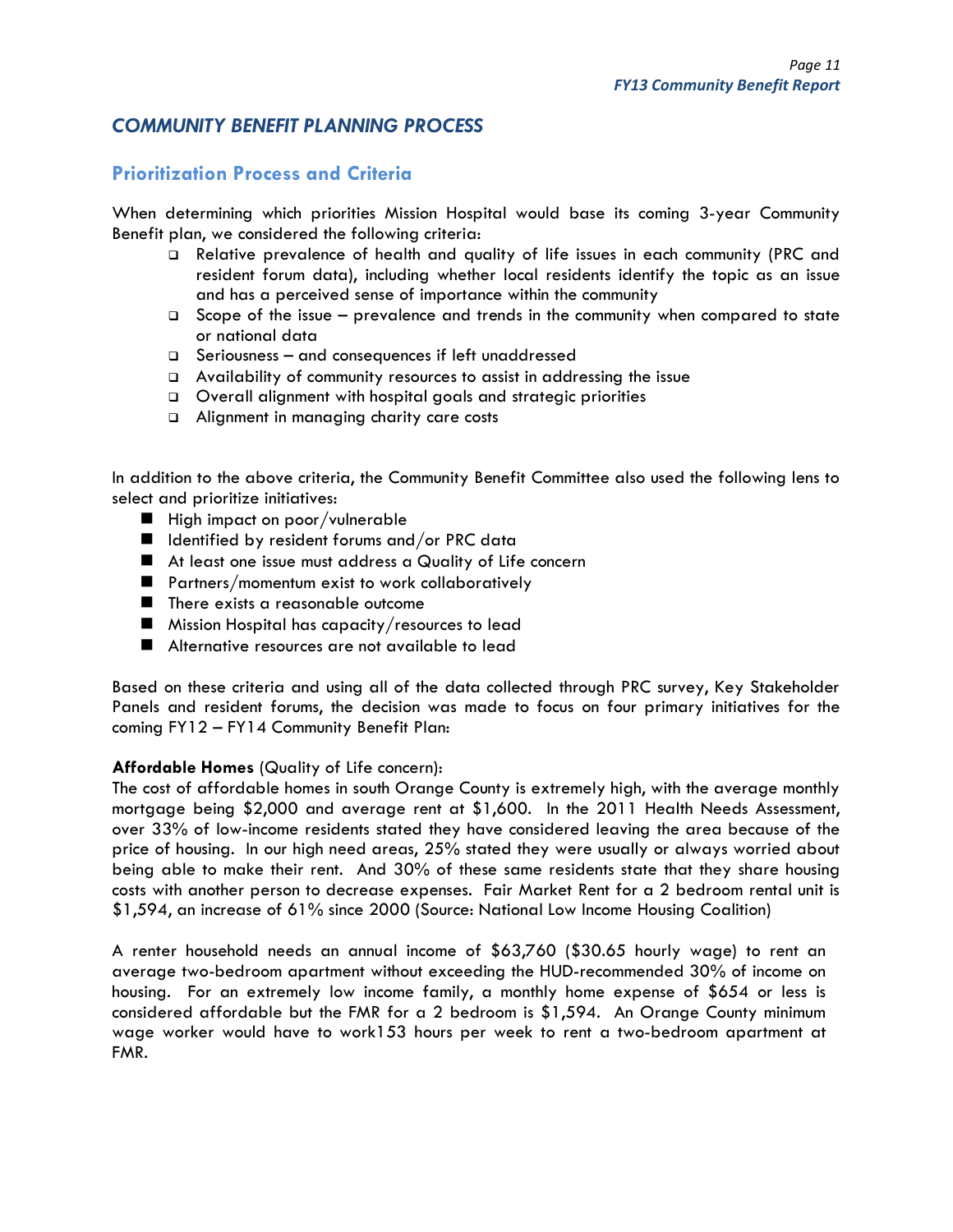Examples of wages of common service providers: teachers (at Step 5) =  $$55K$  -  $$79K$ , firemen = \$48k -\$88k, Assoc. City Planner = \$65K. if we are unable to create affordable homes in South County, the communities will struggle to fill the most essential positions that serve the local residents.

Access to Affordable Homes was identified as a top priority community issue in both our 2008 and 2011 Community Health Needs Assessment. As part of our values, we advocate for systems and structures that are attune to the needs of the vulnerable and disadvantaged. Many of our most vulnerable families cannot afford to pay for a decent place to live in South County and there is not enough supply of homes that are affordable to mid to very low income families (including many of our own Mission Hospital employees). To focus on Affordable Homes is also good for the economy and our business. We are able to recruit the best of the country an encourage them to move in our area.

#### **Childhood Obesity** (a SJH-wide initiative):

National trends indicate that childhood obesity continues to be on the rise. The 2011 Community Health Needs Assessment data indicates that in the past three years, San Juan Capistrano and San Clemente obesity rates have maintained without a significant increase, in part because of the strategically focused education, programming, and presence of Mission Hospital's obesity prevention activities.

Obesity rates in Orange County range between 13 – 36%. Community Health Needs Assessment indicates that in Lake Forest, rates are as high as 26% among high-need families, compared to 13.4% in the City of Aliso Viejo. Obesity is a leading cause of many chronic conditions including cancer, heart disease and diabetes. Today's generation of youth are being diagnosed with Type II Diabetes, typically only seen in adults. Because of the growing population of youth with Type II Diabetes, high cholesterol and blood pressure, many healthcare experts believe that today's generation may have a shorter lifespan of current adults.

Childhood Obesity was identified as a top priority community issue in 2008 and again during the 2011 needs assessment. In addition, the St. Joseph Health System has identified Childhood Obesity as a health system-wide initiative, where all 15 ministries across three states will focus on this issue to help prevent the long-term effects of obesity and protect our next generation of residents.

#### **Depression**:

Depression continues to be one of the key needs in both the 2008 and 2011 health needs assessments. With prolonged and severe depression, regular daily activities may be impacted and prevent people from working, taking their children to school, and general self-care. The proportion of those who experience depression is higher in low-income areas than the broader community. 40% of respondents in the 2011 health needs assessment reported that their mental health was not good for at least one day in the last month, and when looking at those who responded "not good for 3+ days", more respondents live in our high need neighborhoods. In addition, over 18% of the total population reported they experience symptoms of chronic depression.

Untreated clinical depression is a serious problem. Untreated depression increases the chance of risky behaviors such as drug or alcohol addiction. It also can ruin relationships, cause problems at work, make it difficult to overcome serious illnesses, and even result in. Clinical depression, also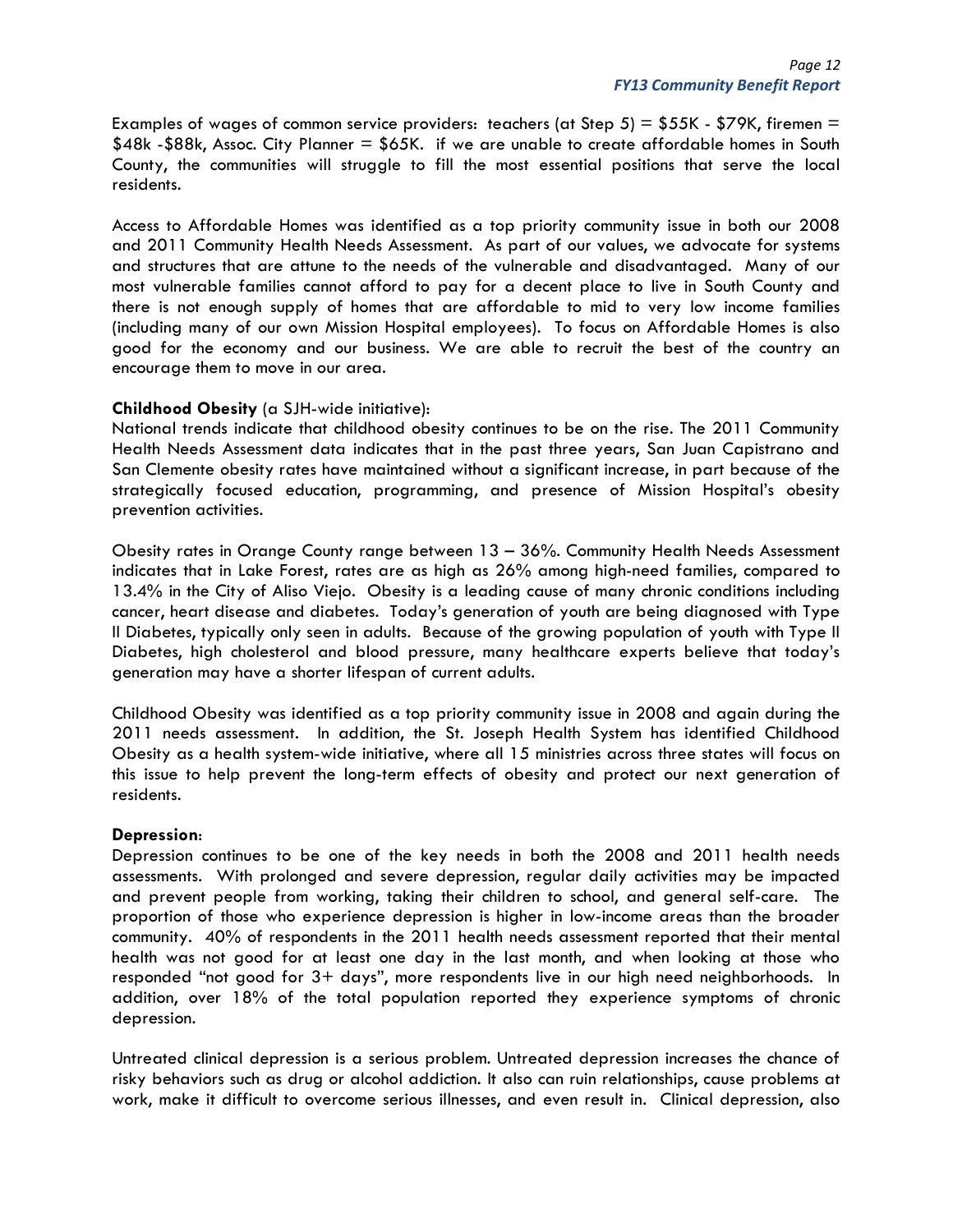known as major depression, is an illness that involves the body, mood, and thoughts. Clinical depression affects the way you eat and sleep. It affects the way you feel about yourself and those around you. It even affects your thoughts. People who are depressed cannot simply "pull themselves together" and be cured. Without proper treatment, including antidepressants and/or psychotherapy, untreated clinical depression can last for weeks, months, or years. Appropriate treatment, however, can help most people with depression.

This initiative will focus on improving clinical outcomes for residents seeking services for depression at our two Family Resource Centers. Because the Family Resource Centers has historically had a long wait list for mental health counseling services and a FY09-11 initiatives focused on Access to Services for Depression, the decision was made to determine how we could better impact our services at the FRC as well as improve performance.

**Youth Alcohol & Substance Use Prevention** (as identified in the 2010 Laguna Beach Health Needs Assessment):

Youth alcohol/substance use is a serious problem that affects the community on multiple levels; the most serious is a recent death of a Laguna Beach high school student who had overdosed. In addition, use of alcohol contributes to poor grades and other health risks, including drunk driving, which impacts community members of all ages. By not addressing this issue on a community-wide basis, the youth of Laguna Beach will continue current risky behaviors which may ultimately impact their success in life. Research shows that the rate of alcohol use in previous 30 days increases from 5% at 12 years of age to 43% at 17 years of age. In youth 12-17, use of one substance substantially increases likelihood of using other substances. Among the 23% of youth ages 12- 17 who report using alcohol, level of marijuana use was 32% and level of drug selling was 23%.3

Ninth grade youth in Laguna Beach report through the California Healthy Kids Survey that 35% have consumed alcohol within the last 30 days (vs. 23% county-wide). This is a marked increase from 7th graders asked the same question. Laguna Beach has the highest rate of alcohol/drug use in Orange County and the community had begun efforts to address this issue one year prior to Mission purchasing the Laguna Beach campus. During focus groups and informal key informant meetings, residents all spoke to the concern for youth and the desire to address this more formally.

<sup>3</sup> US Office of Juvenile Justice and Delinquency Prevention, 2008.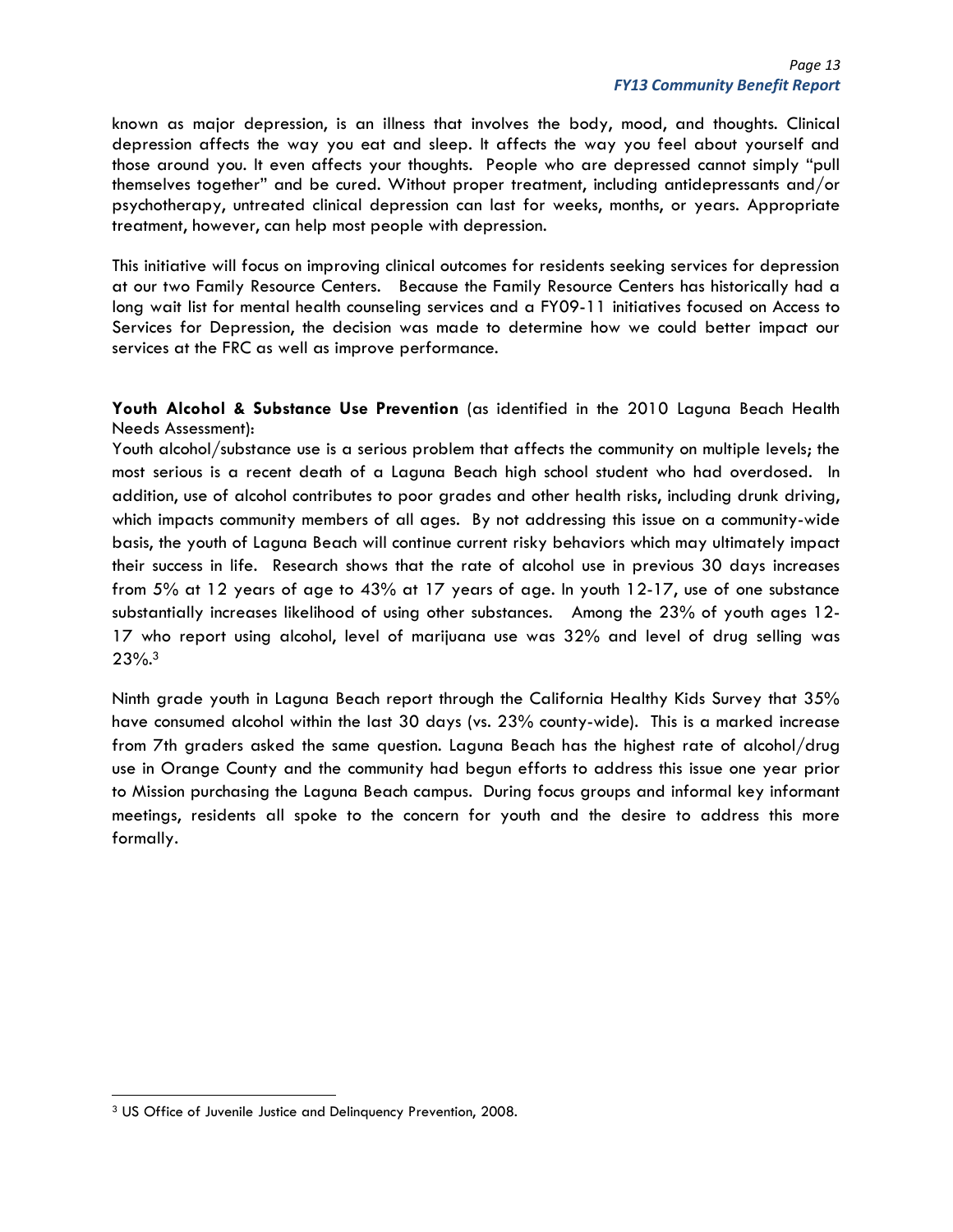## **Collaborative Agencies**

We have a broad network of agencies with whom we collaborate on a regular basis. Because of these relationships, we were able to gain insight and feedback during the needs assessment process from the following agencies:

- **Orange County Congregation Community Organization (OCCCO)**
- **Camino Health Center**
- **City of Lake Forest**
- **City of San Clemente**
- **CREER, Communidad y Familia**
- **Family Assistance Ministry**
- **Las Palmas Elementary School**
- **Marco Forster Middle School**
- **Mission Basilica**
- **Orange County Human Relation (OCHR)**
- **Ralph A. Gates Elementary School**
- **Raise Foundation**

Collaboration ranged from promoting resident focus groups, identifying key informants to participate in panel discussions and working together to create strategic plans once the needs assessment was completed.

For the full report, please visit our website at www.mission4health.com

St. Joseph Health, Mission Hospital anticipates that implementation strategies may change and therefore a flexible approach is best suited for the development of its response to the CHNA. For example, certain community health needs may become more pronounced and require changes to the initiatives identified in the enclosed CB Plan/ Implementation Strategy report.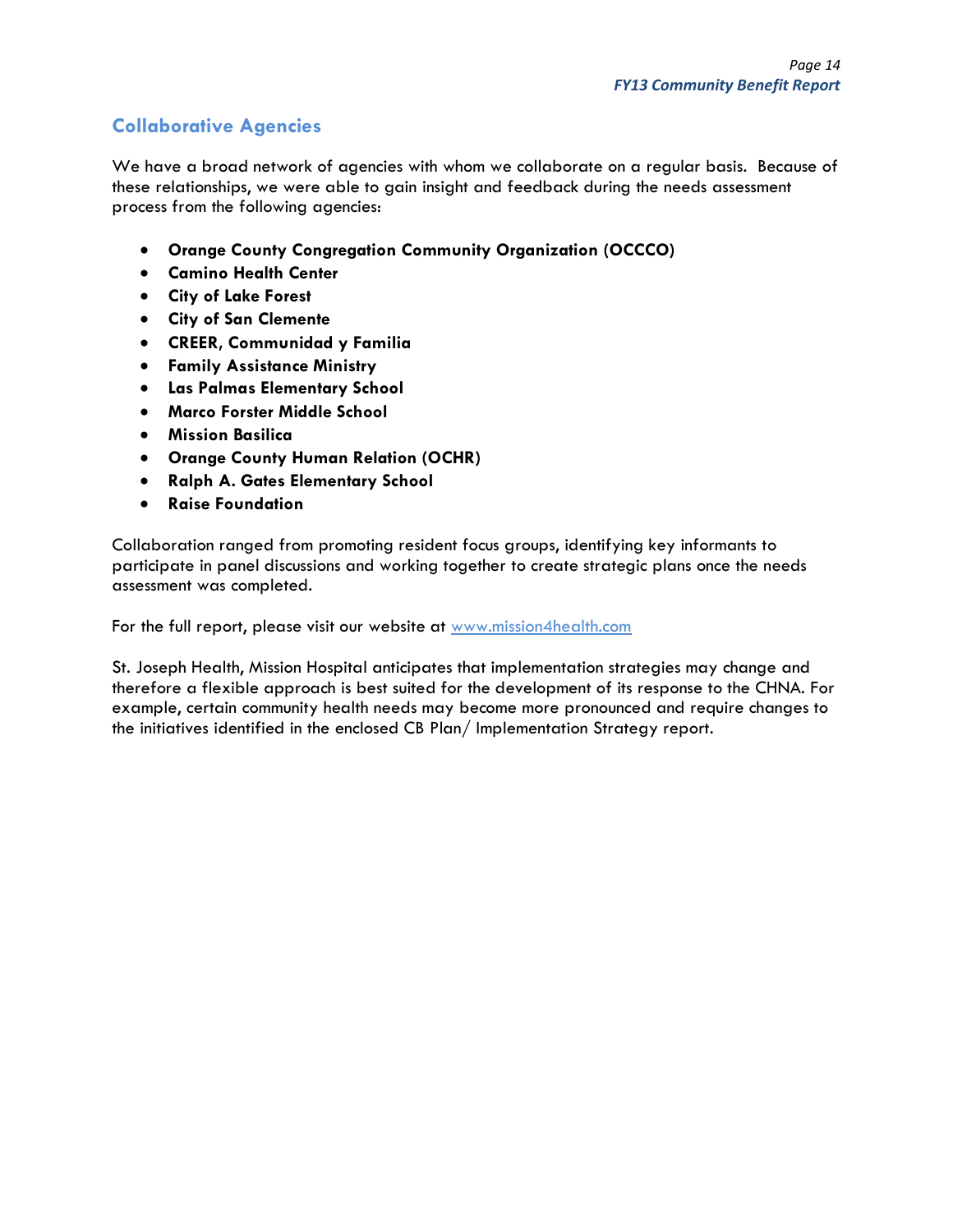## *Identification and Selection of DUHN Communities*

Communities with Disproportionate Unmet Health Needs (DUHN) are communities defined by zip codes and census tracts where there is a higher prevalence or severity for a particular health concern than the general population within our ministry service area.

#### **DUHN Group and Key Community Needs and Assets Summary Table**

| <b>DUHN Population Group</b><br>or Community                                                  | <b>Key Community Needs</b>                                                                                                                                                                                                                                                                                                                                                                                                                                                                                                                                                                                                                                                                                    | Key Community Assets                                                                                                                                                                                                                                 |
|-----------------------------------------------------------------------------------------------|---------------------------------------------------------------------------------------------------------------------------------------------------------------------------------------------------------------------------------------------------------------------------------------------------------------------------------------------------------------------------------------------------------------------------------------------------------------------------------------------------------------------------------------------------------------------------------------------------------------------------------------------------------------------------------------------------------------|------------------------------------------------------------------------------------------------------------------------------------------------------------------------------------------------------------------------------------------------------|
| Residents with incomes under<br>300% of Federal Poverty<br>Level<br>(across all three cities) | • 27% report chronic depression (vs.<br>15% general population)<br>• Diabetes rates higher<br>• Ability to obtain fresh<br>fruits/vegetables at an affordable<br>price (45% vs. 7%)<br>. Higher rates of overweight/obesity<br>• Less leisure time $(21\% \text{ vs. } 10\%)$<br>• Lack of health insurance (40% vs.<br>$10\%$<br>· 65% have usual source of primary<br>care (vs. 85%)<br>• 66% Housing > 1 family in one home<br>compared to general pop<br>• 23% have no education beyond high<br>school (vs. 10%)<br>• 46% have not achieved their<br>educational/career goals<br>• Only 61% have educational goals<br>for their child to include college (a<br>30% difference compared to general<br>(pop |                                                                                                                                                                                                                                                      |
| San Juan Capistrano high-<br>need neighborhoods<br>San                                        | • Higher rates of obesity (30% vs.<br>14% general pop)<br>· Transportation a significant barrier<br>$(15\% \text{ vs. } 4\% \text{ general pop})$<br>· Usual source of primary care much<br>lower $(51\%$ vs. 85% general pop)<br>. Availability of fresh produce at an<br>affordable price<br>• Experienced symptoms of chronic<br>depression (27% vs. 12% general<br>(pop                                                                                                                                                                                                                                                                                                                                   | <b>Camino Health Center</b><br><b>Mission Basilica</b><br><b>CHEC Family Resource Center</b><br>Boys & Girls Club<br>San Juan Capistrano Senior &<br><b>Community Center</b><br><b>CUSD Adult School</b><br>Kinoshita Farms<br><b>Ecology Center</b> |
| Clemente<br>high-need<br>neighborhoods                                                        | • Higher skin cancer rates<br>• Significantly higher rates of domestic<br>violence $(15\% \text{ vs. } 7\% \text{ general pop})$<br>• Transportation a significant barrier<br>• 36% share housing costs (vs. 10%<br>general pop)                                                                                                                                                                                                                                                                                                                                                                                                                                                                              | Saddleback Hospital<br>San Clemente Senior Center<br>Boys & Girls Club<br><b>San Clemente Community</b><br>Center<br>Mary Erickson Housing                                                                                                           |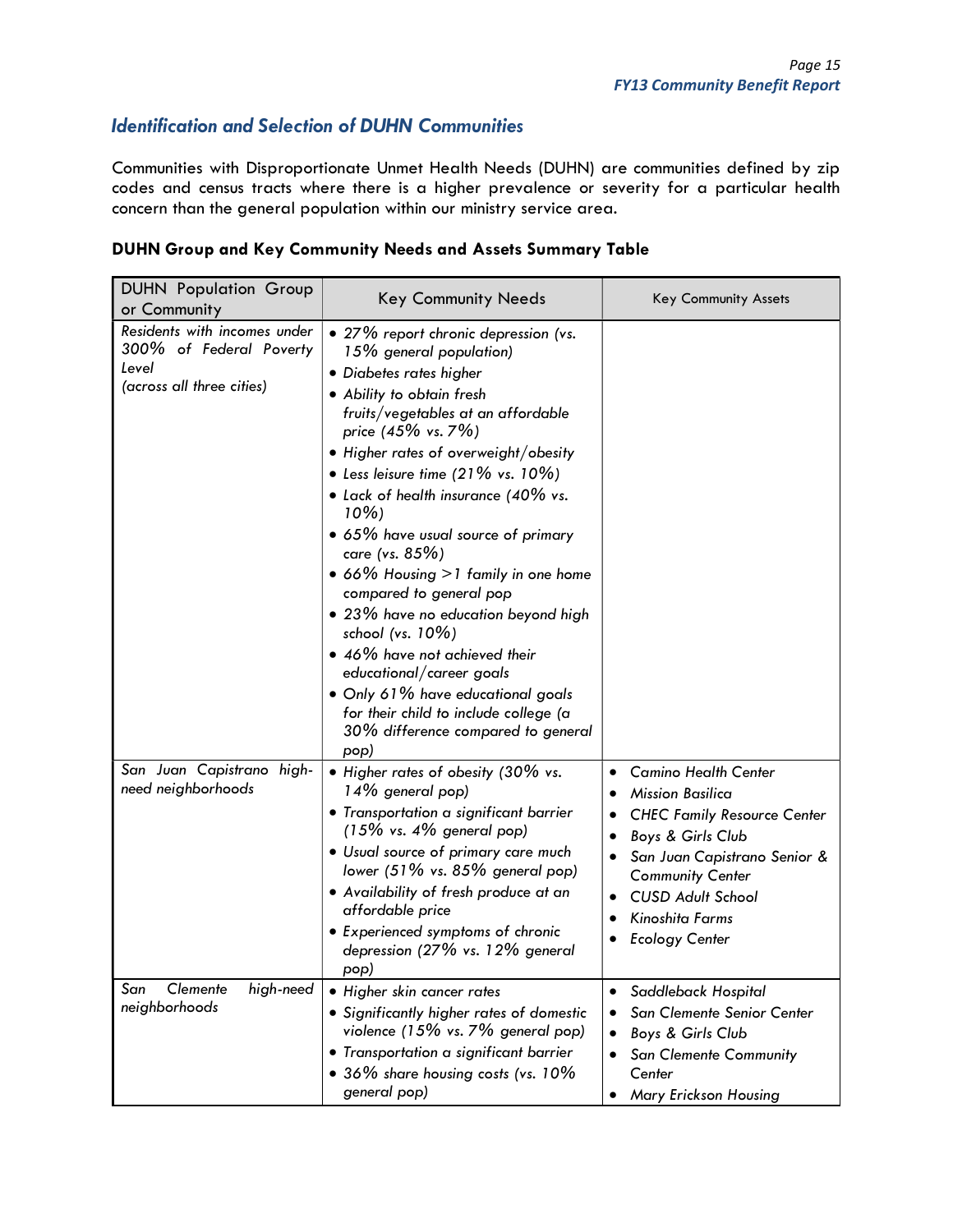| <b>DUHN Population Group</b><br>or Community | <b>Key Community Needs</b>                                                                                                                                                                                                                                                                                                                                                                                                                                                                                                                                                                                                                                         | Key Community Assets                                                                                                                                                                                                                                                                                                                                        |
|----------------------------------------------|--------------------------------------------------------------------------------------------------------------------------------------------------------------------------------------------------------------------------------------------------------------------------------------------------------------------------------------------------------------------------------------------------------------------------------------------------------------------------------------------------------------------------------------------------------------------------------------------------------------------------------------------------------------------|-------------------------------------------------------------------------------------------------------------------------------------------------------------------------------------------------------------------------------------------------------------------------------------------------------------------------------------------------------------|
|                                              | • Higher rates of binge drinking                                                                                                                                                                                                                                                                                                                                                                                                                                                                                                                                                                                                                                   | <b>San Clemente Community</b><br>$\bullet$<br><b>Resource Center</b><br><b>Family Assistance Ministry</b><br><b>Henderson House</b><br>iHope                                                                                                                                                                                                                |
| Laguna Beach                                 | • 85% of residents rate the availability<br>of affordable housing as "fair" or<br>"poor" (US=50%).<br>· Higher rates of senior population and<br>isolated seniors<br>• High rate of homeless                                                                                                                                                                                                                                                                                                                                                                                                                                                                       | Laguna Beach Community<br>Clinic<br>Laguna Beach Senior &<br><b>Community Center</b><br>Boys & Girls Club of Laguna<br>Beach<br>Laguna Beach Community<br>Coalition<br>Laguna Resource Center<br>Mission Hospital Laguna<br>Beach<br><b>Alternative Sleeping Location</b><br>(ASL Homeless Shelter)<br>Friendship Shelter<br><b>Helping Hands Worldwide</b> |
| Homeless<br>Beach<br>Laguna<br>Population    | • 51% of unsheltered homeless report<br>health is fair/poor (vs. $8\%$ general<br>pop)<br>• 54% report limitation in physical,<br>mental or emotional problem (vs.<br>24% general pop)<br>• 17% diagnosed with heart disease<br>$(vs. 5\%$ general pop)<br>• Fair/Poor mental health rated by<br>35% (vs. 8% general pop)<br>· Chronic depression experienced by<br>62% (vs. 24% general pop)<br>• 46% had drinking/drug problem (vs.<br>2% general pop)<br>• 71% have no form of health<br>insurance, including government<br>sponsored programs (vs. 13%<br>general pop)<br>• The #1 need identified by the<br>homeless during interviews was<br>jobs/job skills | Same as above                                                                                                                                                                                                                                                                                                                                               |
| Lake<br>Forest<br>high-need<br>neighborhoods | • Higher rates of poor mental health (18%<br>vs. 6% general pop)<br>. Much lower consumption of fresh<br>fruits/vegetables (20% lower than<br>general pop)                                                                                                                                                                                                                                                                                                                                                                                                                                                                                                         | <b>Lake Forest Community Center</b><br>$\bullet$<br>South Orange County Family<br><b>Resource Center</b><br><b>PEACE Center at Saddleback</b><br>Church                                                                                                                                                                                                     |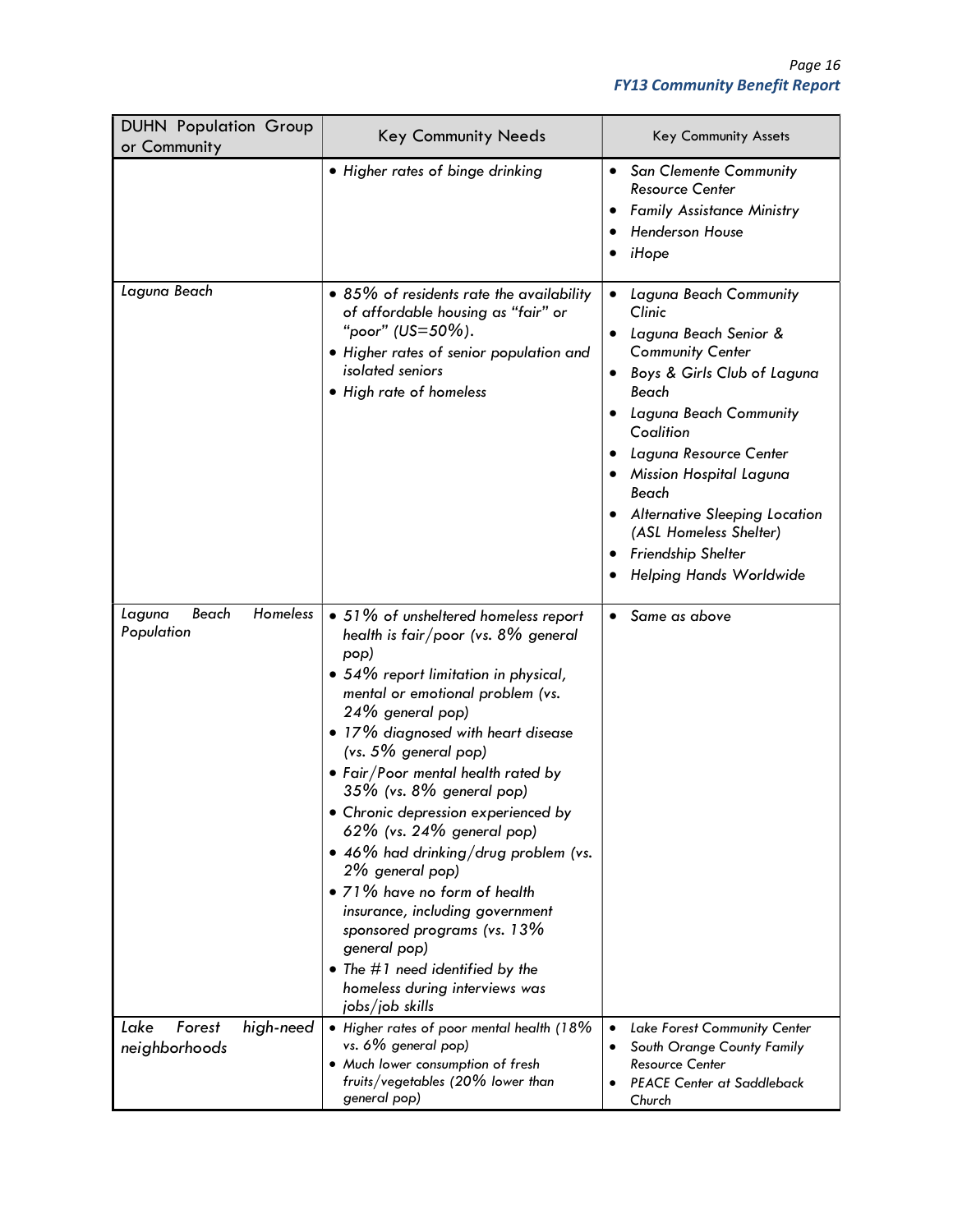| <b>DUHN Population Group</b><br>or Community | <b>Key Community Needs</b>                                                                                                                                               | <b>Key Community Assets</b>                     |
|----------------------------------------------|--------------------------------------------------------------------------------------------------------------------------------------------------------------------------|-------------------------------------------------|
|                                              | • More fast food consumption compared to<br>general population<br>• 21% Unable to purchase needed<br>prescription medication due to cost (vs.<br>10% general population) | Women, Infant & Children's<br>٠<br>Clinic (WIC) |

### **PRIORITY COMMUNITY HEALTH NEEDS**

Figure 1 describes the community health needs identified through the SJH, Mission Hospital CHNA. Those needs that the hospital does not plan to address are noted<sup>4</sup>.

#### **Figure 1.**

| <b>Health Needs Identified through CHNA</b>                                | <b>Plan to Address</b> |
|----------------------------------------------------------------------------|------------------------|
| <b>Access to Healthcare</b>                                                |                        |
| Lack of insurance & insurance instability                                  | Yes                    |
| Having a "medical home"                                                    | Yes                    |
| Transportation (a priority issue identified in the key informant panels)   | Yes                    |
| <b>Heart Disease &amp; Stroke</b>                                          |                        |
| High cholesterol                                                           | No                     |
| <b>Housing</b>                                                             |                        |
| Affordable housing                                                         | Yes                    |
| Homeless programs and shelters                                             | Yes                    |
| <b>Immunizations</b>                                                       |                        |
| Influenza/pneumonia vaccination                                            | Yes                    |
| <b>Physical Activity</b>                                                   |                        |
| Use of parks/recreational facilities                                       | Yes                    |
| <b>Mental Health</b>                                                       |                        |
| Service availability and access were priority issues identified in the key | Yes                    |
| informant panels                                                           |                        |
| <b>Substance Abuse</b>                                                     |                        |
| Alcohol use                                                                | Yes                    |

*Lack of Insurance & Insurance Stability:* Mission Hospital was instrumental in the development of the Children's Health Initiative of Orange County (CHIOC), who helps enroll low income children in appropriate health insurance programs.

Mission Hospital supports CHIOC through a partnership with the hospital's Family Resource Centers (FRCs). CHIOC and the FRCs work closely to enroll children and adults into available programs.

<sup>4</sup> A number of community health needs are already addressed by other organizations and will not be addressed in the implementation plan report.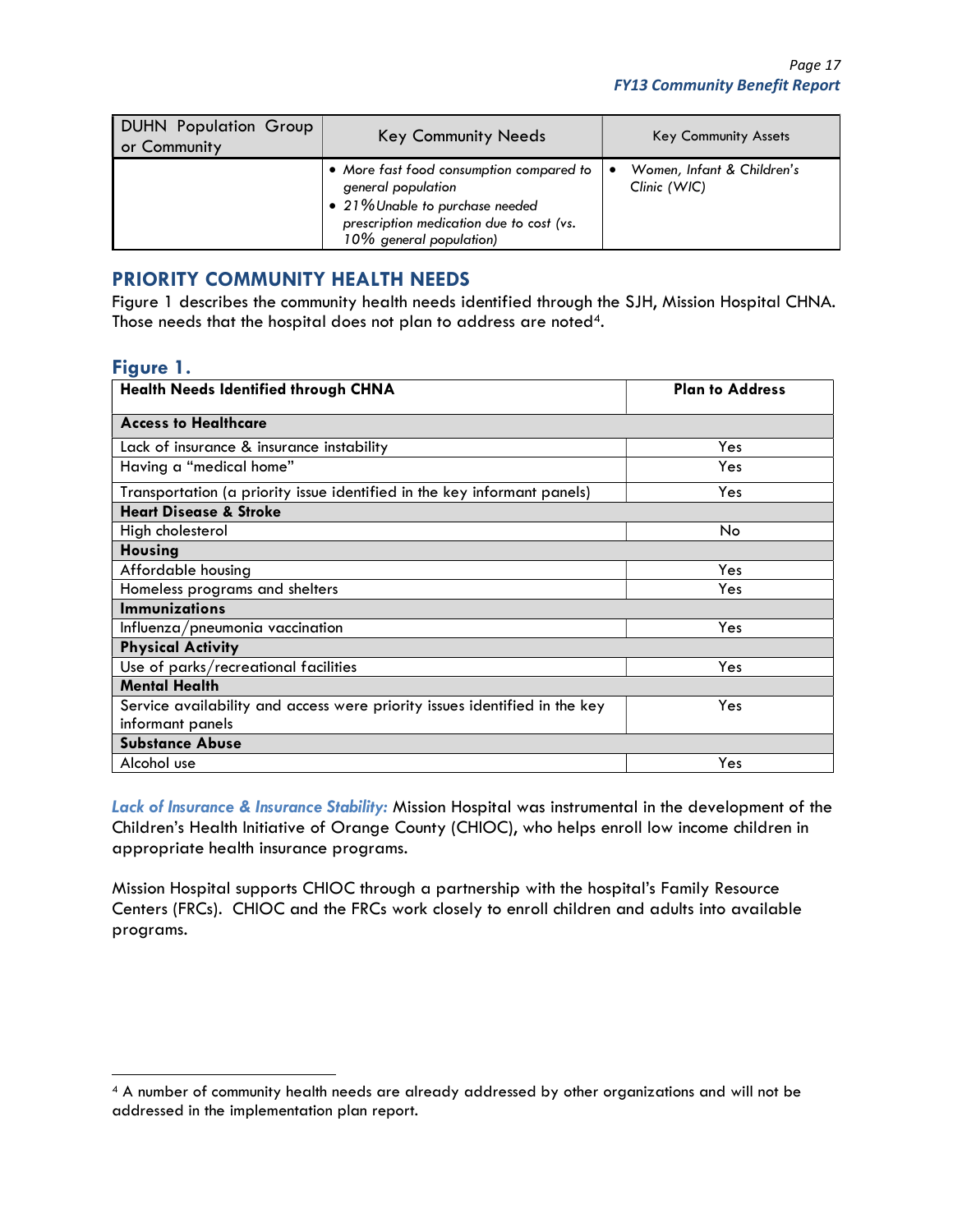*Establishing a Medical Home:* This need is addressed through our support of Camino Health Center, south Orange County's only community clinic. Camino Health Center was purchased by the Sisters of St. Joseph of Orange in 1994 in conjunction with the purchase of Mission Hospital. The hospital has financially supported Camino annually with a contribution that ranges from \$1.6 - \$1.9 million through its Care for the Poor funds. While Camino became a free-standing non-profit in 2010 to expand its services as a Federally Qualified Health Center, Mission Hospital continues to support the Center with a significant financial contribution and shared services agreements.

*Transportation:* South Orange County has challenging public transportation systems that do not meet the needs of many demographics. To respond to this need, Mission Hospital has partnered with Age Well Senior Services, the south Orange County contractor for Non Emergency Medical Transportation Services for the elderly. With this partnership, seniors 60 and older are able to arrange for free transportation to both of Mission Hospital's campuses in Mission Viejo or Laguna Beach to obtain needed medical services. There are no limits to the number of rides available to a senior and a companion may ride along free of charge. With the vast health care services offered at both campuses, seniors gain access to needed medical attention without having to worry about transportation.

*Use of parks/recreational facilities:* See "Addressing Needs of the Community: FY12 – FY14 Key Community Initiatives" section. Use of parks and recreational facilities aligns with our Childhood Obesity Initiative.

*Affordable Housing:* See "Addressing Needs of the Community: FY12 – FY14 Key Community Initiatives" section. Mission Hospital is addressing Affordable Housing through a key community benefit initiative.

*Influenza/pneumonia vaccination:* We continue to provide vaccinations to south Orange County residents during the fall/winter months, with a specific focus on reaching those without health insurance or access to medical care. In FY13, we provided vaccinations to over 2,677 individuals.

*Mental Health:* Service availability and access were priority issues identified in the key informant panels. In FY12, we initiated a mental health intern program through our two Family Resource Centers (FRCs) to increase capacity and availability to services. We received grant funding in both FY12 and FY13 to establish the program, and while our first year of the program hosted four interns, FY13 doubled the number of interns providing services to a total of eight. Many of these interns are bilingual in Spanish enabling us to fill a gap in the south county community.

*Alcohol Use:* See "Addressing Needs of the Community: FY12 – FY14 Key Community Initiatives" section. Mission Hospital is addressing alcohol use through its Youth Alcohol & Substance Use Prevention initiative.

### **Needs Beyond the Hospital's Service Program**

No hospital facility can address all of the health needs present in its community. We are committed to continue our Mission through community benefit program and by funding other nonprofits through our Care for the Program managed by the St. Joseph Health, Mission Hospital.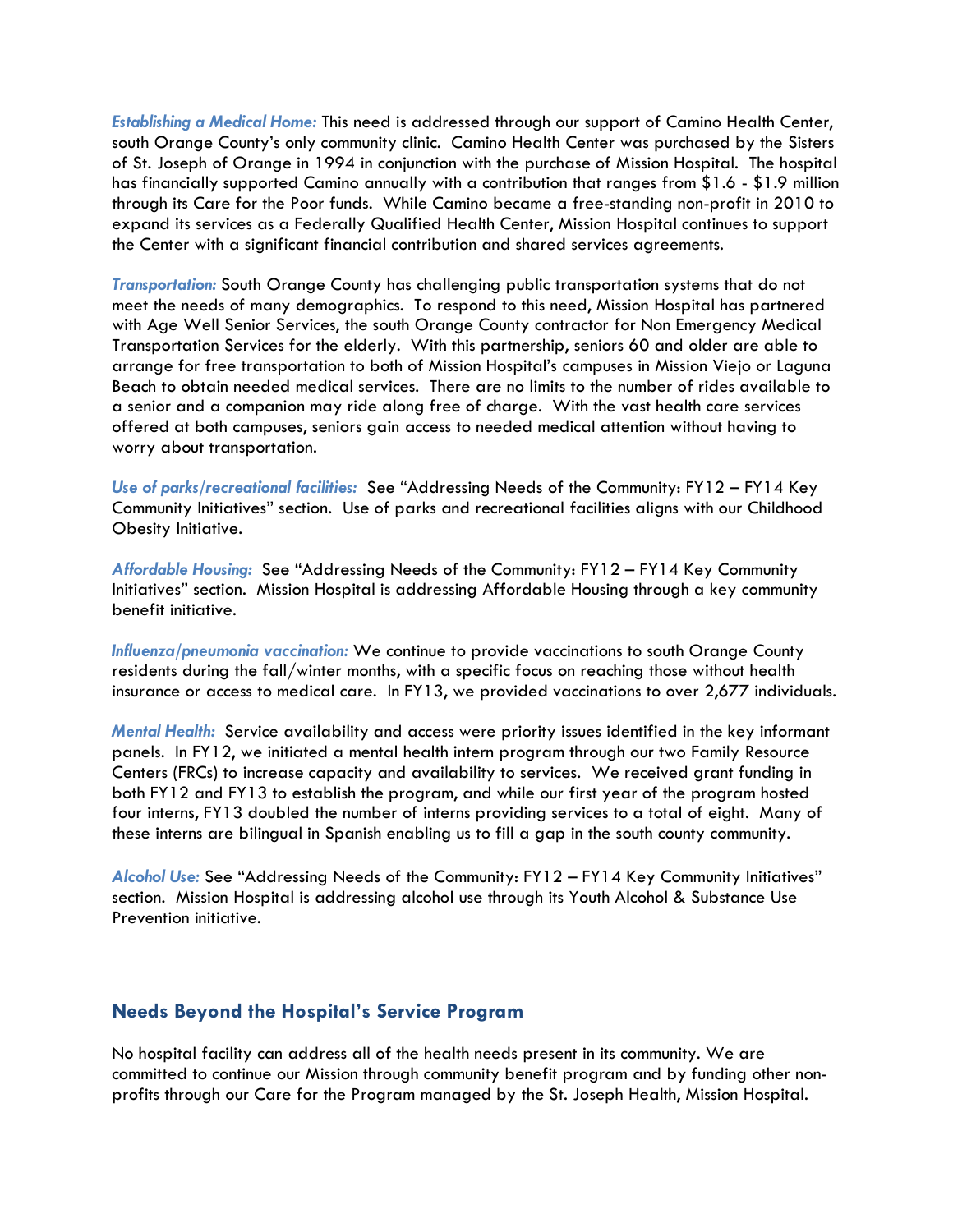Furthermore, St. Joseph Health, Mission Hospital will endorse local non-profit organization partners to apply for funding through the St. Joseph Health, Community Partnership Fund. Organizations that receive funding provide specific services, resources to meet the identified needs of underserved communities through St. Joseph Health communities.

The following community health needs identified in the ministry CHNA will not be addressed and an explanation is provided below:

*Homeless programs and shelters:* During the 2010 Health Needs Assessment conducted in Laguna Beach, California, the homeless were a unique high need community that required specific, ongoing support. Mission Hospital partnered with the City of Laguna Beach to establish the Alternative Sleeping Location (ASL), an overnight shelter for the city's homeless. Since that time, we have provided one nutritionally balanced meal to each person staying the night at the shelter to ensure they received one meal each day. A key need identified by the homeless was the need for job skills and steady work. While we have partnered with local agencies such as the Friendship Shelter to address this need, resources limit the effectiveness to address such a large issue. *And while we are limited in directly addressing the issue of homelessness, we partner with several organizations that serve the homeless, including Pathways of Hope, Collete's Home, WTLC and the Illumination Foundation.*

*High Cholesterol:* While we do not currently have a specific program to address high cholesterol needs in the community, we do support the local non-profit chapter of the American Heart Association through their annual American Heart Association Heart Walks to raise awareness and educate the public about heart disease. Our employees form teams to walk in the event and personally raise dollars and awareness throughout the community.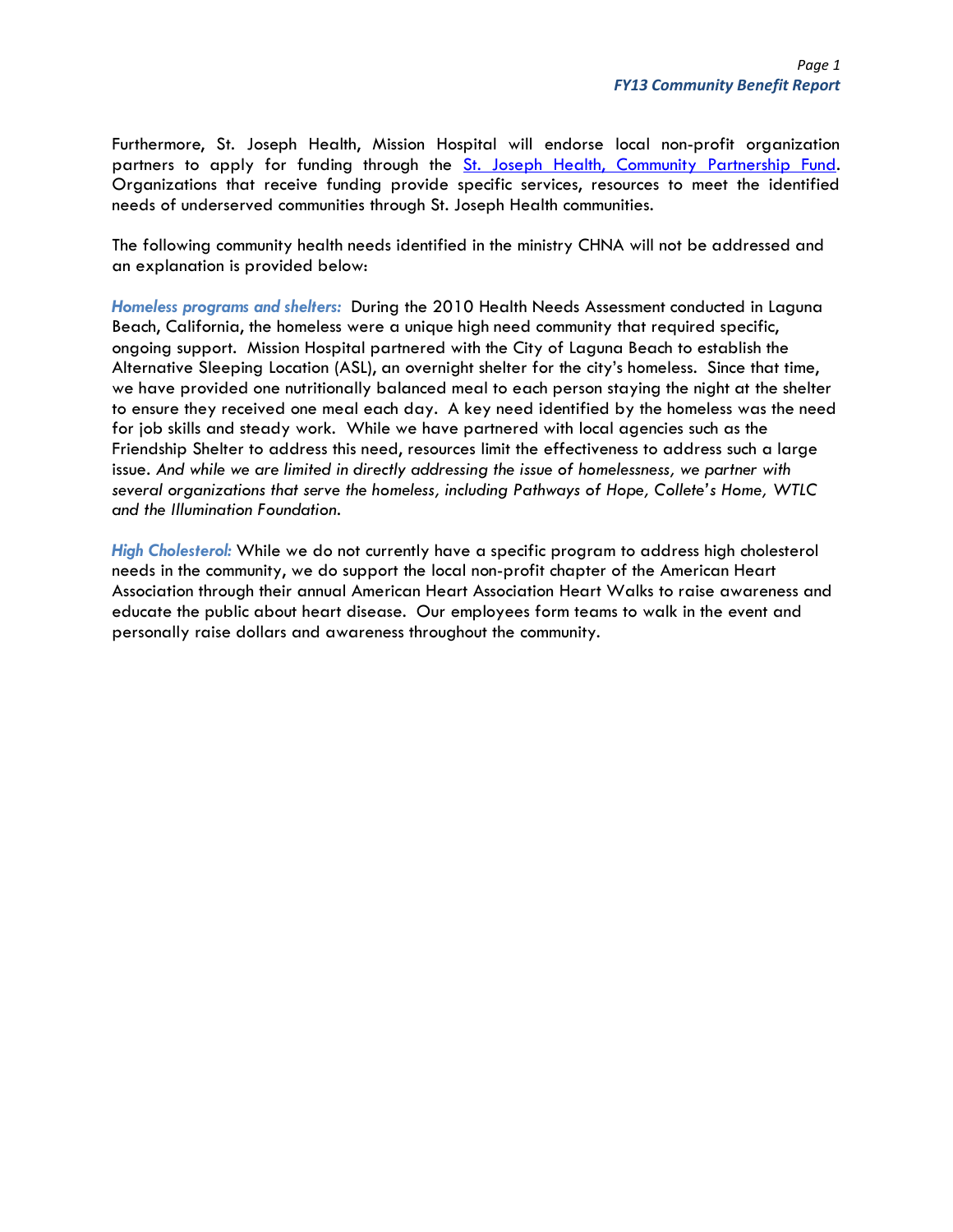## **MISSION HOSPITAL FY12 – FY14 Community Benefit Plan/Implementation Strategies FY13 Accomplishments**

### *INITIATIVE NAME: AFFORDABLE HOMES*

Our goal is to i*ncrease public Support for Affordable Homes developments in South Orange County*, with a special focus on the cities of Lake Forest, San Clemente, Dana Point, San Juan Capistrano and Mission Viejo5. The strategies focus on strengthening on coalition participation in promoting Affordable Homes and raising awareness and educating the public on the importance and benefit of Affordable Homes in the community.

#### **Key Community Partners:**

**The following partnering agencies collaborate together to form the South Orange County Alliance for Housing our Communities (SOCAHOC):** 

<sup>5</sup> In FY13, the Affordable Homes Initiative was revised from its original focus of "Increasing Affordable Homes" due to economic decline beginning in 2010, elimination of Redevelopment Funds at the municipal level and reduction in partner agency resources.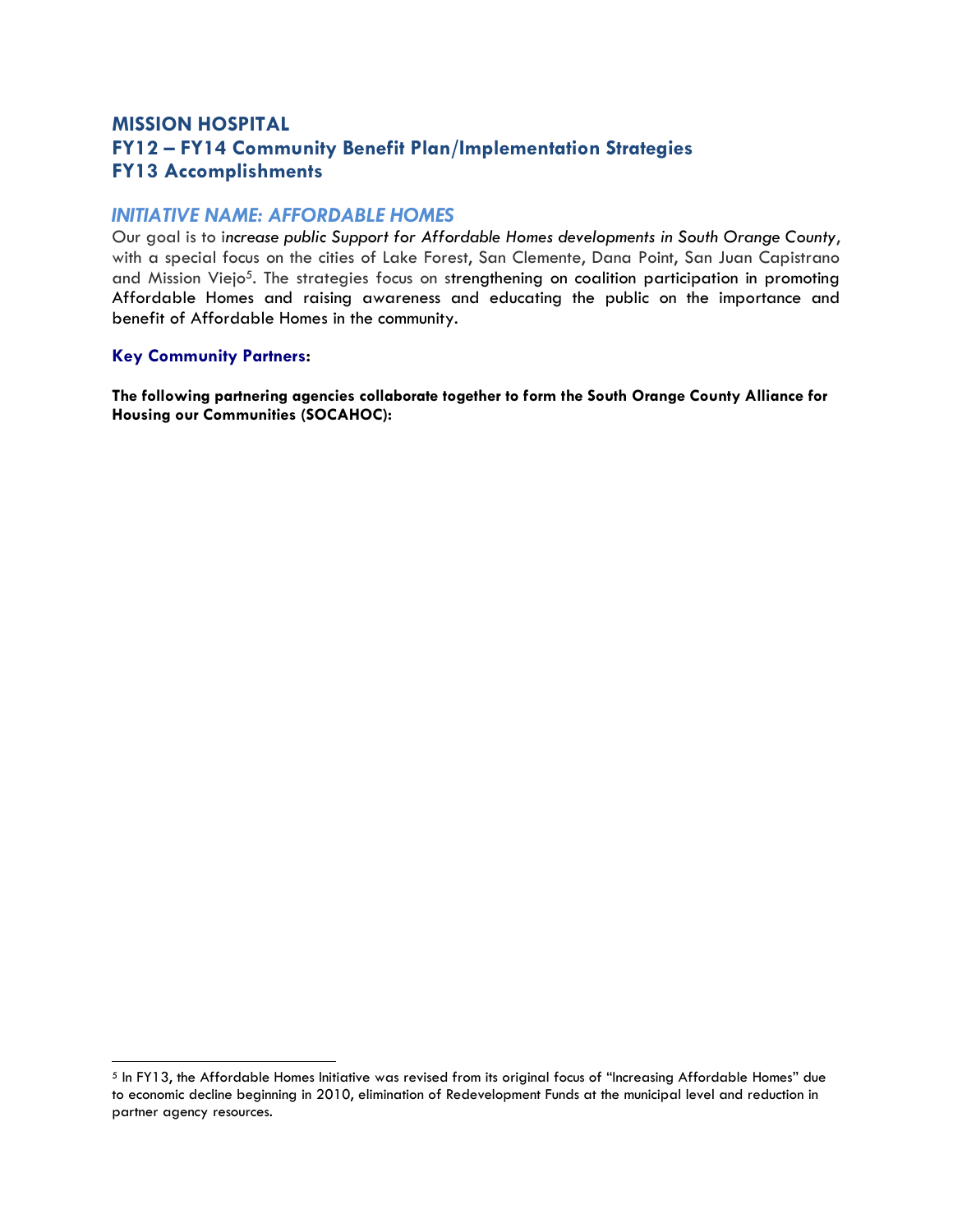- Affordable Housing Clearing House
- City of Dana Point, Economic Development Office
- City of Lake Forest, Housing and Redevelopment Agency
- City of Mission Viejo, Planning Office
- City of San Clemente, Planning and Housing Office
- City of San Juan Capistrano, Housing and Redevelopment Office
- Community Action Partnership of Orange County
- Families Forward
- Family Assistance Ministries
- **•** Friendship Shelter
- Habitat for Humanity of OC
- HOMES, Inc.
- San Clemente Collaborative
- Jamboree Housing
- Kennedy Commission
- Mission Hospital
- NeighborWorks of OC
- National Community Renaissance
- OC Association of Realtors
- **OC Housing Trust**
- Premier Housing
- City of San Juan Capistrano, Housing Advisory Board Chair
- **•** South Shores Church
- St. Joseph Health System
- Urban Land Institute

**Target Population:** This initiative addresses South Orange County households (Lake Forest, Mission Viejo, San Juan Capistrano, Dana Point and San Clemente) earning less than120% of the area median income in need of access to affordable homes to avoid expending more than 30% of their gross income on housing costs.

**Goal:** Increase public Support for Affordable Homes in South Orange County

#### **How will we measure success?**

**Outcome Measure**: Percentage of Lake Forest residents who feel the community is not supportive of Affordable Homes

**1-Year Target:** Reduce the percentage of Lake Forest residents who feel the community is not supportive of Affordable Homes by 2 percentage points to 37.9%

**Strategy 1:** Strengthen SOCAHOC participation in promoting Affordable Homes **Strategy Measure 1:** Number of sectors actively involved in promoting Affordable Homes

**Strategy 2:** Raise awareness and educate the public on the importance and benefit of Affordable Homes in the community

**Strategy Measure 2:** Number of unique outreach efforts completed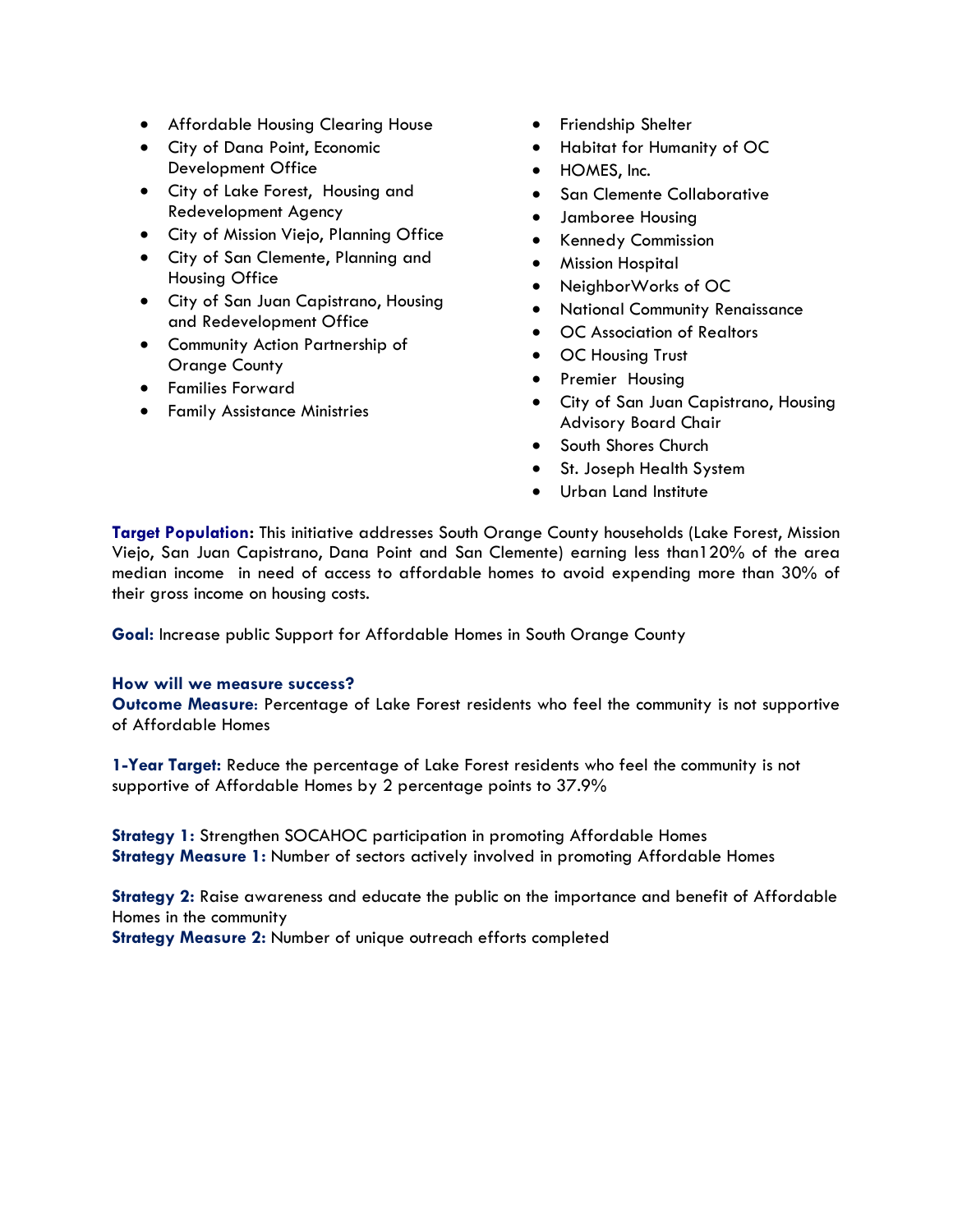#### **FY13 Accomplishments:**

We led the restructuring of the South Orange County Alliance for Housing our Communities (SOCAHOC) strategic plan to align partner goals, resources and expertise, facilitate collaborations and increase the likelihood of its implementation.

SOCAHOC maintained the number of sectors actively involved in promoting Affordable Homes with seven (7) sectors representing the local government, non-profit developers, major employers, advocacy groups, philanthropy /lending groups, service providers, and local community leaders. 19 individuals from 13 organizations actively participated in more than three (3) SOCAHOC events during the year.

Mission hospital led the implementation of a communication strategy to build public support for affordable homes. It facilitated collaboration among SOCAHOC partners and the "Home Matters" national campaign to create a local public awareness and education campaign in south Orange County. And toward the end of FY13, we embarked upon a Community Ascertainments & Assessments process to gather information and viewpoints from key constituencies and stakeholders to understand levels of current support and or resistance to affordable homes developments. With the feedback of SOCAHOC partners, we began the development of messages and communication strategies that will be rolled out in FY14.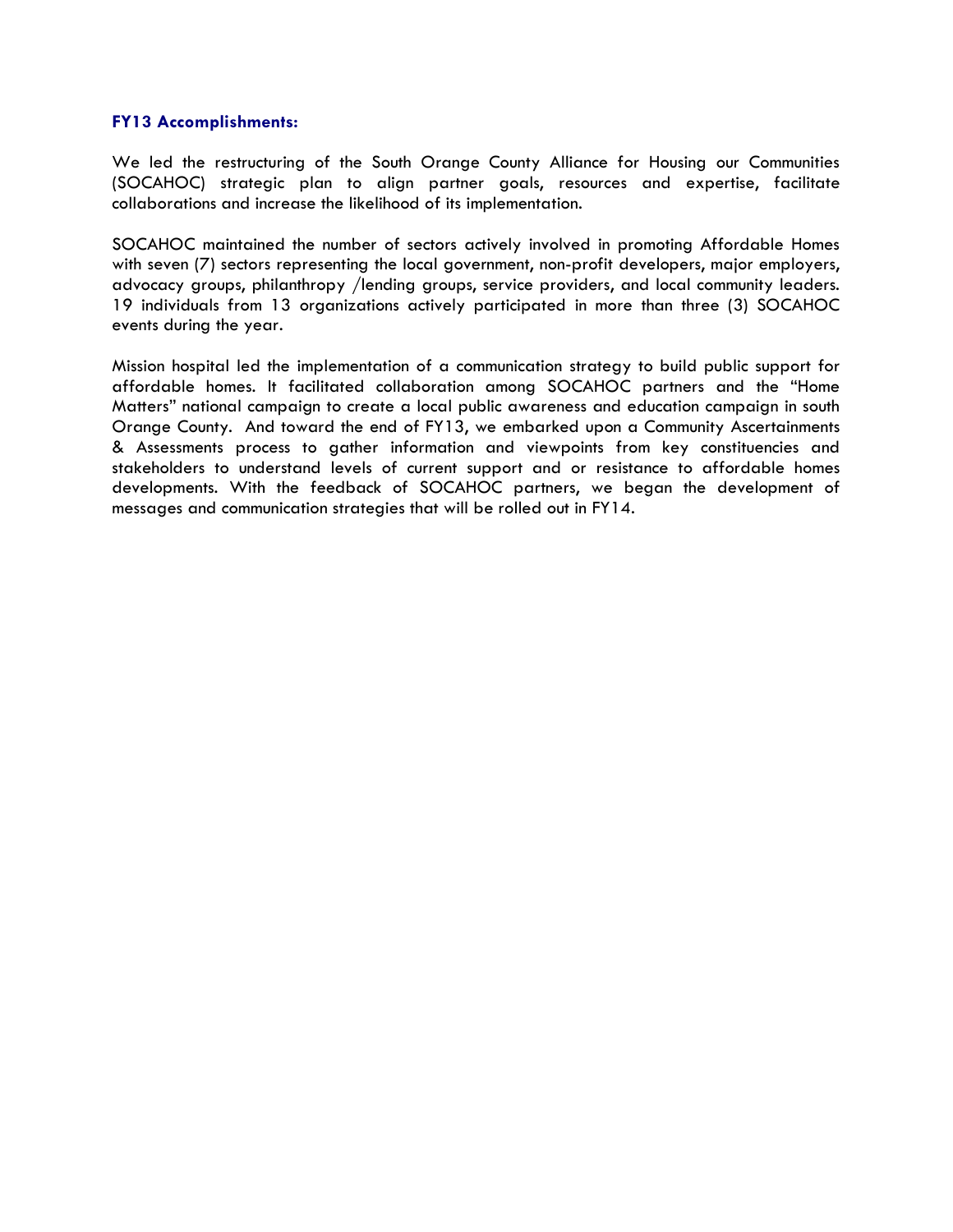## *PREVENTION OF YOUTH ALCOHOL & SUBSTANCE USE IN LAGUNA BEACH*

This initiative was developed in FY10 in response to the Laguna Beach Health Needs Assessment. The goal is to reduce the use of alcohol or other substances among 9<sup>th</sup> Graders in Laguna Beach. Our strategies are evidence-based and focus on three main issues: increasing a childís own problem-solving skills; improving adult/child relationships at home; and decreasing access to alcohol.

### **Key Community Partners:**

- Boys & Girls Club of Laguna Beach
- California Youth Services
- Capistrano-Laguna Beach ROP
- Center for Drug Free Communities
- City of Laguna Beach Police **Department**
- **•** Community Alliance Network
- CSP, Inc.
- Laguna Beach City Council
- Laguna Beach Community Clinic
- Laguna Beach Presbyterian Church
- Laguna Beach Unified School District
- Laguna Beach Unified School District Board
- Laguna Beach residents and youth
- MADD
- **•** Mission Pacific Recovery Center
- Western Youth Services

**Target Population:** Youth in Laguna Beach, California

Goal: Reduce use of alcohol among 9<sup>th</sup> graders in the Laguna Beach Unified School District (LBUSD)

**How will we measure success?** Percent of 9th Graders at LBUSD who report using alcohol in last 30 days

**Strategy 1:** Increase child problem solving skills **Strategy Measure 1:** Percent of 7<sup>th</sup> graders who rate high on problem solving skills

**Strategy 2:** Increase caring relationships at home

Strategy Measure 2: Percent of 7<sup>th</sup> graders who rate high on having a caring relationship with an adult at home

**Strategy 3: Reduce access to alcohol** 

Strategy Measure 3: Percent of 9<sup>th</sup> graders who say it is easy or very easy to get alcohol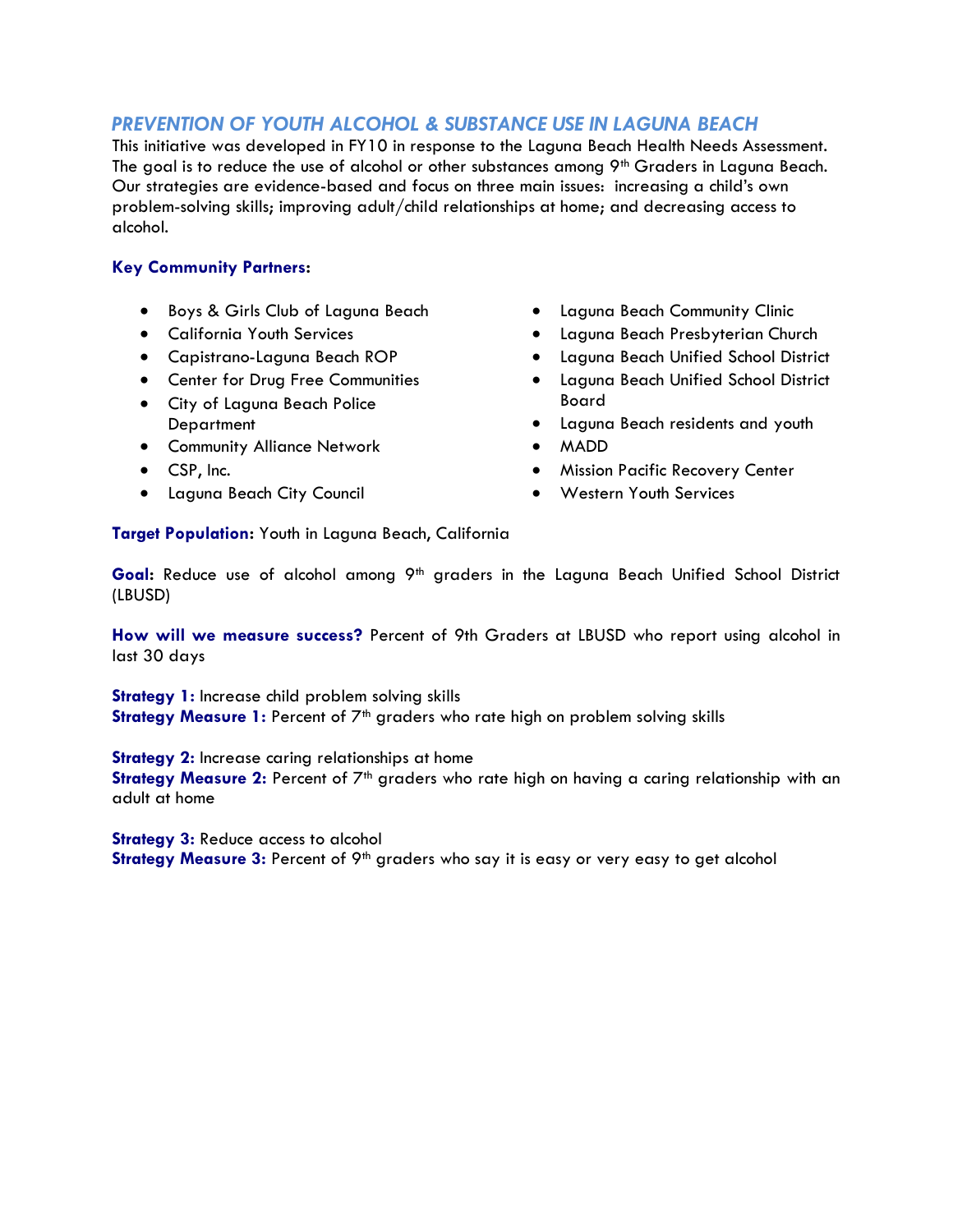#### **FY13 Accomplishments:**

In July 2012, we brought on a Community Development Specialist to support the Laguna Beach Community Coalition and our efforts around Youth Alcohol Use Prevention. The coalitionís 20

members supported LBUSD in changing their school curriculum to address risky behaviors through implementing the evidenced-based Botvin Life Skills Curriculum. This curriculum has a special focus to improve problem-solving skills to students in various grade levels.

The first half of FY13 was dedicated to raising awareness and working with residents and partnering agencies to implement a Social Host Ordinance in Laguna Beach. Mission Hospital and the Laguna Beach Community Coalition worked in partnership with the police department, students, and local residents to educate the community about the drinking rates for local youth. In December 2012 the Laguna Beach City Council passed a Social Host Ordinance to hold adults responsible for hosting or

*The 2012 Laguna Beach California Healthy Kids Survey reported a decline of 9% of students who reported using alcohol in the last thirty days from the previous survey in 2010 (26% vs. 35%)* 

knowingly providing a place for underage drinking, making it more difficult for minors to access to alcohol

Additional results of local efforts from Coalition member agencies included:

- The creation of the Catalyst Club by youth at Laguna Beach High School, where students who donít drink or use drugs feel supported. They planned and implemented monthly outings and events to show that youth can have fun and make friends in a safe and healthy environment.
- The Laguna Beach Prescription Drug Awareness program conducted 2 national take back prescription drug events this year and worked with the city council to set up a permanent prescription drug drop box at the Laguna Beach Police Department.
- The Laguna Beach Police Department continues to conduct the Decoy Shoulder Tap Program to deter adults from furnishing alcohol to minors outside of stores and the Minor Decoy Program to reduce the number of retail stores from selling alcohol to minors. They are also providing Responsible Beverage Service Training for local restaurants and bars.

In addition, coalition members worked collaboratively to offer the first annual "Raising Thriving Kidsî parent education program at Laguna Beach elementary and middle schools. A total of 24 parents enrolled in the program. 17 parents completed varying hours of instruction geared at increasing caring relationships at home. This collaborative effort included advertising in local media, promotion at the schools to reach parents, parent instruction, and child care for the families that attended the event.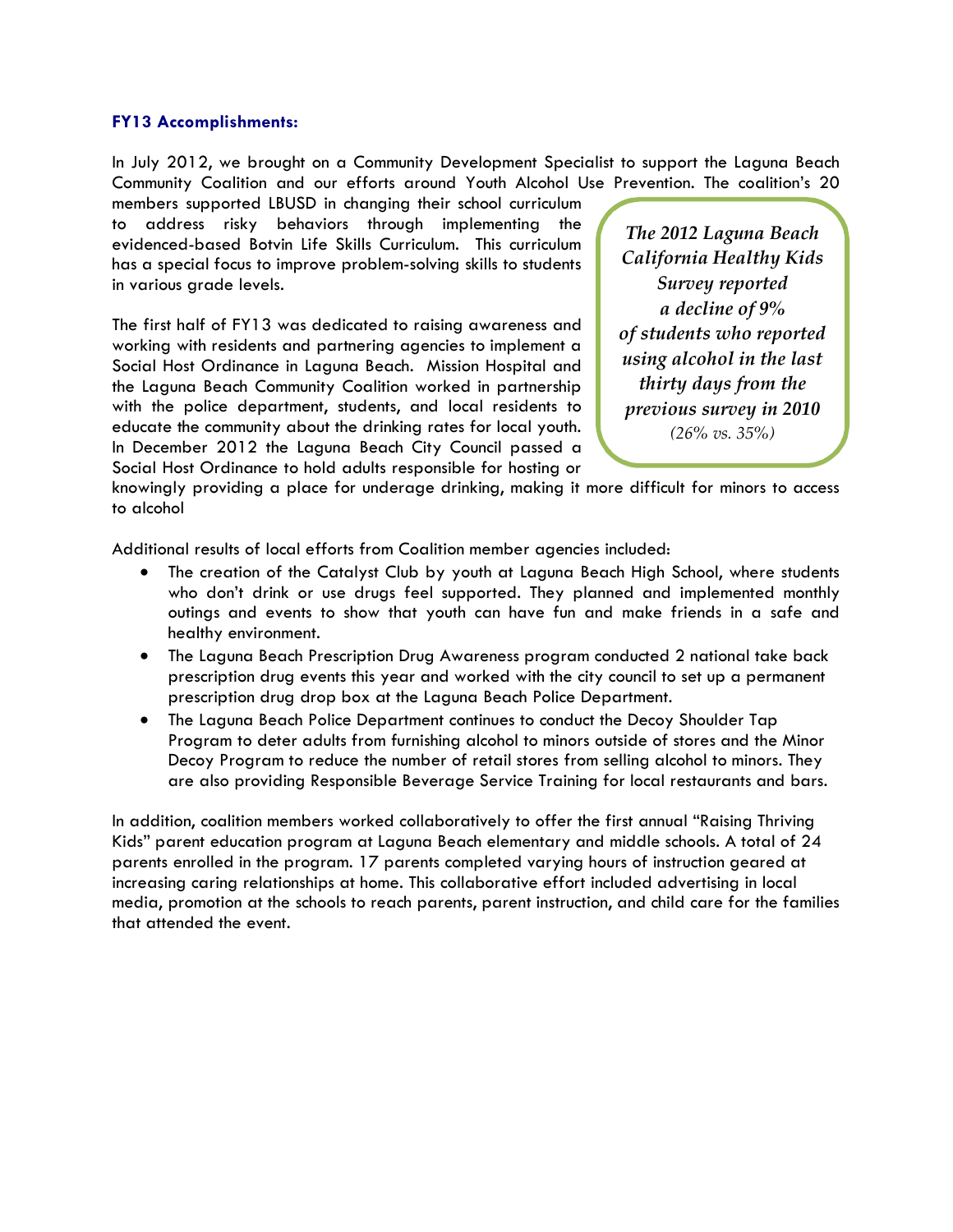### **Initiative Name:** *INCREASING CLINICAL EFFECTIVENESS OF DEPRESSION SERVICES*

Our aim is to increase the clinical effectiveness of mental health services at the Family Resource Centers (FRCs), particularly for clients receiving services that address depression. The strategies focus on increasing medication compliance, increasing the percent of clients who complete treatment, and improving the timeliness of access to mental health services.

#### **Key Community Partners:**

This initiative focuses on the clinical effectiveness of services provided at the FRCs. While we maintain multiple community partnerships through our FRCs, this initiative was focused on Mission Hospitalís own mental health service providers and did not include external partners.

**Target Population:** Clients of the Family Resource Centers receiving mental health counseling for depression (low-income residents of South Orange County who have limited or no access to mental health services).

**Goal:** Increase the percentage of clients who improve their Patient Health Questionnaire-9 (PHQ-9) by five or more points

**How will we measure success?:** Percent of clients who improve their PHQ-9 score by at least five (5) points.

**Three-Year Target:** 85% of FRC Clients who show an improvement of at least 5 points on the PHQ-9 score

**Strategy 1:** Support the appropriate use of medication **Strategy Measure 1:** Percent of those taking medications as prescribed at discharge

**Strategy 2:** Engage clients in treatment beyond crisis **Strategy Measure 2: Percent of clients who complete treatment plan** 

**Strategy 3:** Increase timeliness of interventions

**Strategy Measure 3:** Average number of days on wait list (first call to first appointment) each quarter

#### **FY13 Accomplishments:**

The goal of the Family Resource Centersí (FRC) Initiative to improve Clinical Outcomes of Depression is to increase the percentage of clients who improve their Patient Health Questionnaire-9 (PHQ-9) by five or more points, which evidenced based research supports as a clinically significant change. In order to be included in this Initiative, client must score a 5 or more on the PHQ-9 which indicates mild-moderate depression. In FY13, 85 clients have been treated through this initiative specifically, with an additional 121 clients treated for broad mental health counseling that did not meet criteria for this initiative.

In FY13, we were again recipients of a grant from the St. Joseph Health Community Partnership Fund that enabled us to host eight (8) mental health interns for the year, and therefore increase our capacity to provide mental health services to the community. FY13 totals indicated that 79% of our clients saw at least a five (5) point change in their PHQ-9 score. Our target goal for FY14 <u>is 85%</u>. This year, we altered the measure for this goal to include only clients who have taken two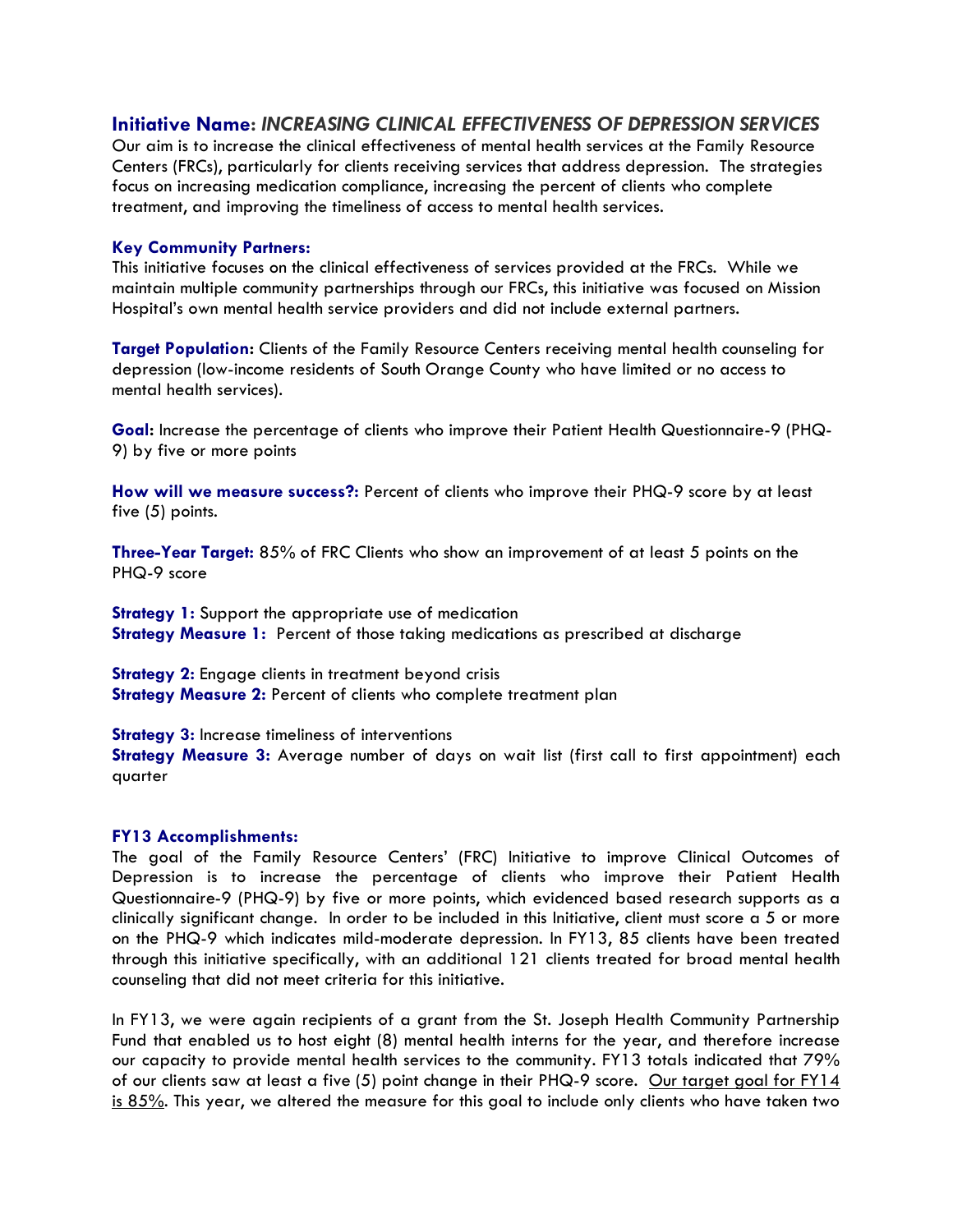PHQ-9 tests to ensure more accurate results. It is important to note that, for those clients that completed their mental health treatment (74% of the total 85 individuals), 97% (65 individuals) had a clinically significant change in their PHQ-9 score ( $\geq$  5 points).

The total percent of clients (who met certain criteria) taking psychotropic medication at discharge was 54%. Of those 19 clients, 79% improved by at least five points on their PHQ-9. Please note that while these clients were taking medication at discharge, all did not complete recommended treatment for a variety of reasons.

The average length of days a client waited on the wait list was 7.7 days. The target goal in FY14 is 8.2 days. While we have surpassed our FY14 goal, we recognize multiple challenges that prevent clients from accessing services (such as transportation, child care, hours services are provided). We continue to focus on reducing these barriers as we begin FY14.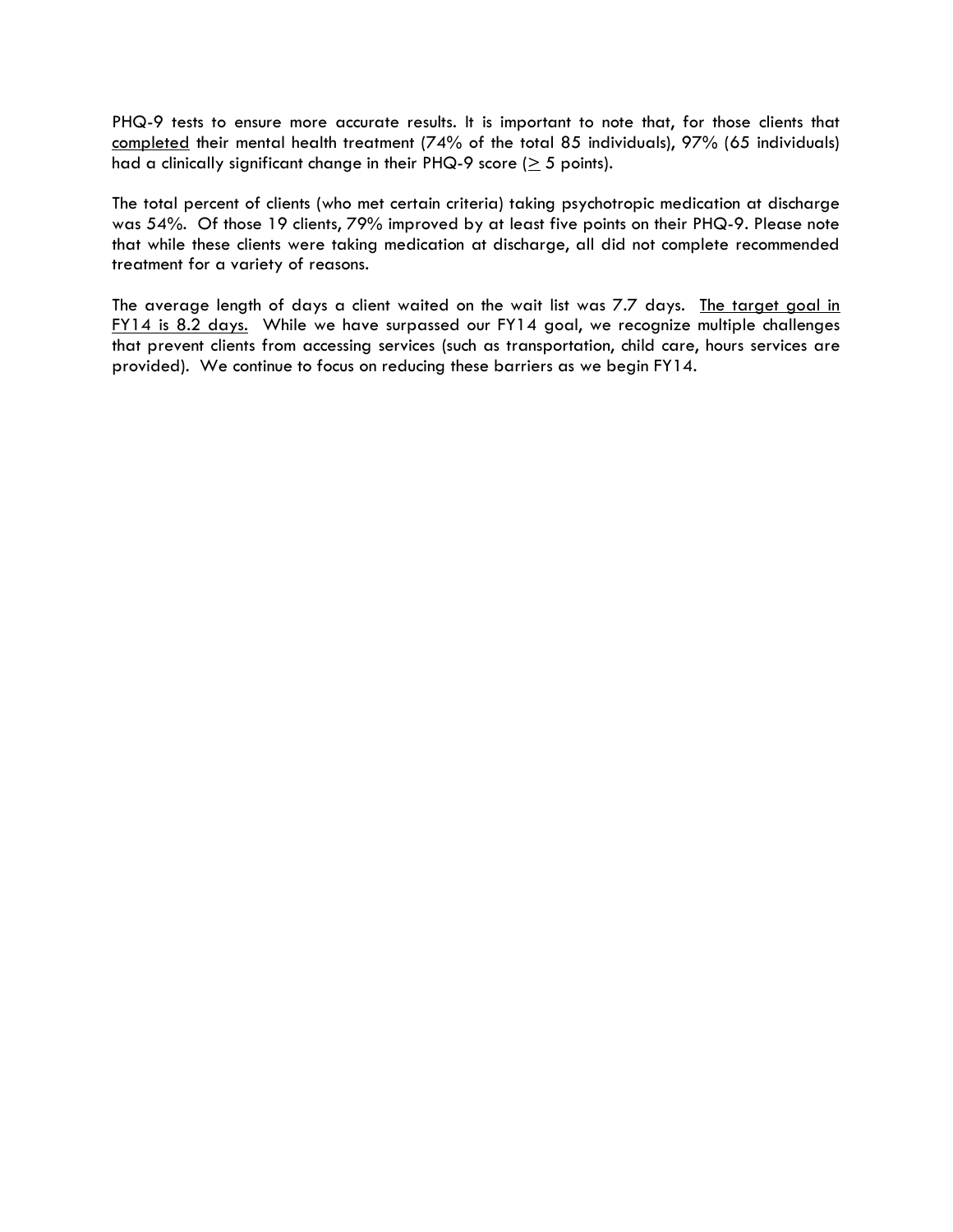## **Initiative Name:** *DECREASING CHILDHOOD OBESITY*

**Initiative:** This initiative includes three strategies to accomplish the goal of reducing childhood obesity in underserved children ages 3-11: Increase healthy practices by families around eating and physical activity; increase implementation of wellness policies at elementary schools; and increase access to healthy foods and physical activities in underserved neighborhoods.

**Description:** This program is funded entirely by Mission Hospital's Community Benefit operating budget, with additional funding occasionally secured through grants and foundations. There are currently 3.6 FTEs dedicated to the implementation of this program. The obesity prevention initiative is also supported by a 70+ member Obesity Prevention Task Force comprised of key community partners.

### **Key Community Partners:**

- Boys and Girls Club of San Juan Capistrano
- Boys and Girls Club of Aliso Viejo
- Boys and Girls Club of Laguna Beach
- South County YMCA
- Local City Representation:
	- o San Juan, San Clemente
	- o Mission Viejo
	- o Lake Forest
	- o Aliso Viejo
- County of Orange Health Care Agency
- Network for a Healthy California
- Fit2BeKids
- Dr. Riba's Health Club
- CalOptima
- Neighborworks OC
- Camino Health Center
- CREER
- Capistrano Unified School District
- Saddleback Valley Unified School **District**
- Community Action Partnership of OC
- Nutrition and Physical Activity Collaborative of Orange County
- Alliance for a Healthy OC
- Orange County Sheriff's Department
- Coastal Properties
- University of California Cooperative Extension
- Latino Health Access
- **•** San Clemente Community Resource **Center**

Goal (Anticipated Impact<sup>6</sup>): To reduce the prevalence of obesity in underserved children ages 3-11 as measured by the percentage of  $5<sup>th</sup>$  graders with a BMI percentile  $\geq$ 85% in selected schools.

**Target Population (Scope):** Underserved children ages 3-11.

**How will we measure success? Outcome Measure (Evaluation Plan7):** Annual California Fitnessgram BMI results for  $5<sup>th</sup>$  grade students at nine schools in target cities (Gates, Olivewood, Kinoshita, Del Obispo, Viejo, San Juan Elementary, Concordia, Marblehead and Las Palmas elementary schools) will be reviewed each year. Baseline analysis of CA Fitnessgram results for School Year 2010 indicate 41.6% of children in target schools are overweight or obese (n=899).

<sup>6</sup> **Anticipated Impact** is equivalent to **Goal**. Language is used for clarity with regard to IRS Proposed Rule (2013)

<sup>7</sup> **Evaluation Plan** is equivalent to **Outcome Measure**. Language is used for clarity with regard to IRS Proposed Rule (2013)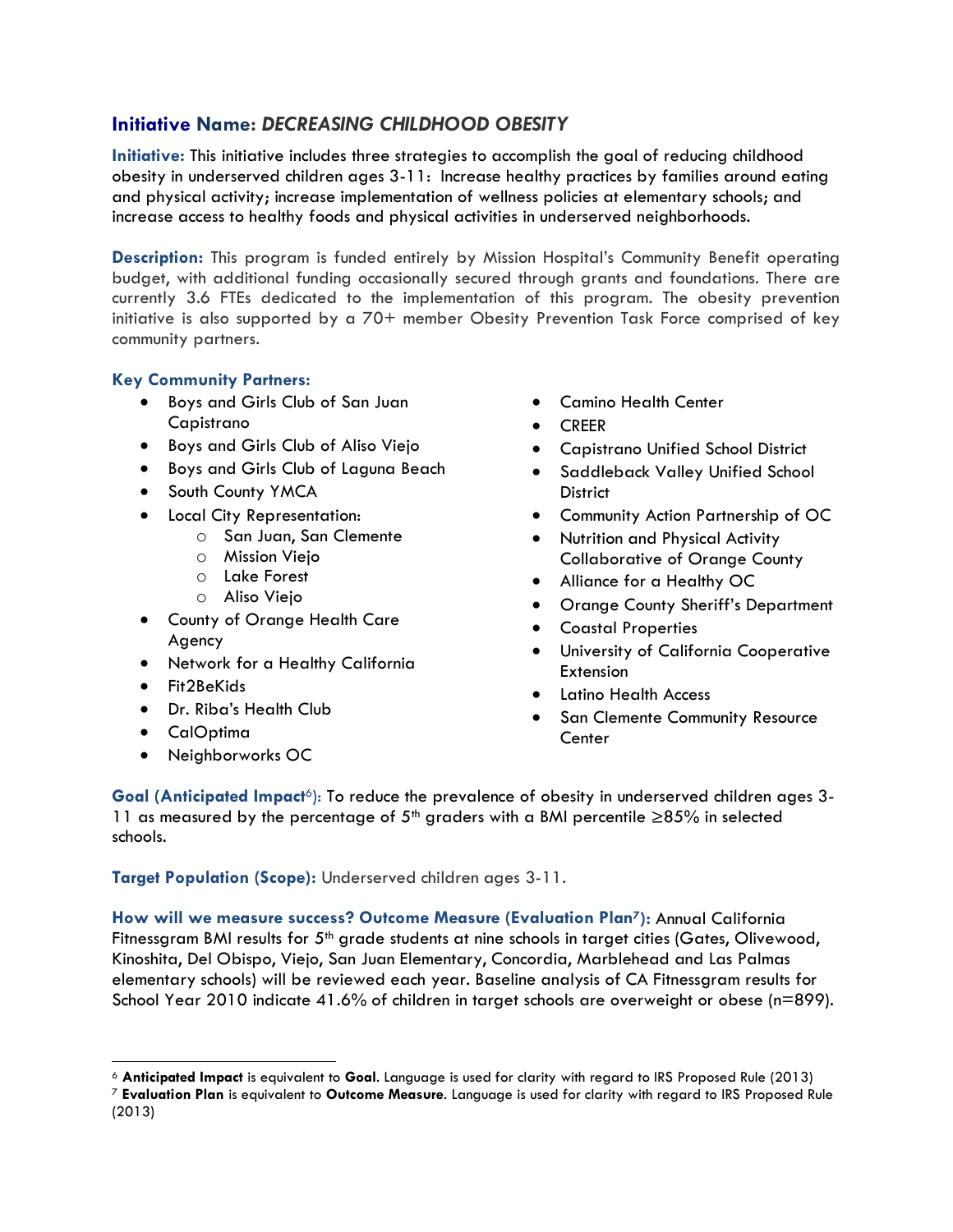**Three-Year Target:** Reduce percentage of 5<sup>th</sup> graders with BMI percentile  $\geq 85$ <sup>th</sup> percentile by at least 1%.

#### **FY13 Accomplishments:**

Increasing regular practice by families around healthy foods and physical activities is a major strategy for this initiative. Our 3-year goal is that 100% of the programs we provide incorporate both physical activity and nutrition education concurrently. We continue to make progress toward our goal and at the end of FY13, 75% of our programs (6 of 8) met this standard.

#### ENGAGED ELEMENTARY SCHOOLS:

FY12:

- Kinoshita Elementary
- San Juan Elementary
- Marblehead Elementary

FY13:

- Olivewood Elementary
- Viejo Elementary
- Del Obispo Elementary

We are also working within the local school districts to increase implementation of comprehensive school/district wellness policies measured by a standardized method based from the Prevention Institute's ENACT tool. We actively work with three (3) target schools each year. This work began with the establishment of committees at six schools who conducted assessments, then developed and implemented action plans at each school. Assistance and support to these schools will be ongoing through 2014 to ensure their goal is met. Some challenges included lack of engagement from school site administrators and lack of time for teachers to participate in meetings, trainings and implementation

of additional activities. It should be noted, however, that schools with strong levels of engagement enjoyed numerous improvements in their school settings to support healthy habits.

The final strategy to our childhood obesity initiative focuses on increasing access to healthy foods and physical activities in our high need neighborhoods of south Orange County. The greatest success in this strategy was the development of a resident-led group in San Juan Capistrano. Residents met weekly with representatives from Mission Hospital, NeighborWorks OC, and CREER to discuss barriers to physical activity in their neighborhood. After conducting 180 door to door

surveys, residents determined the main barrier for children to play in the neighborhood was a lack of appropriate playground equipment. The group then applied for grants to fund park renovations in The Villas complex. *At the end of June 2013, the group was awarded a grant of \$15,000 from KaBoom, with an additional matching grant from Mission Hospital.* Park planning is underway and the grant calls for the park to be completed within the next twelve months.

*\$15,000 grant awarded to local neighborhood to fund park renovations. Mission Hospital provided a \$15,000 matching grant to support playground equipment.*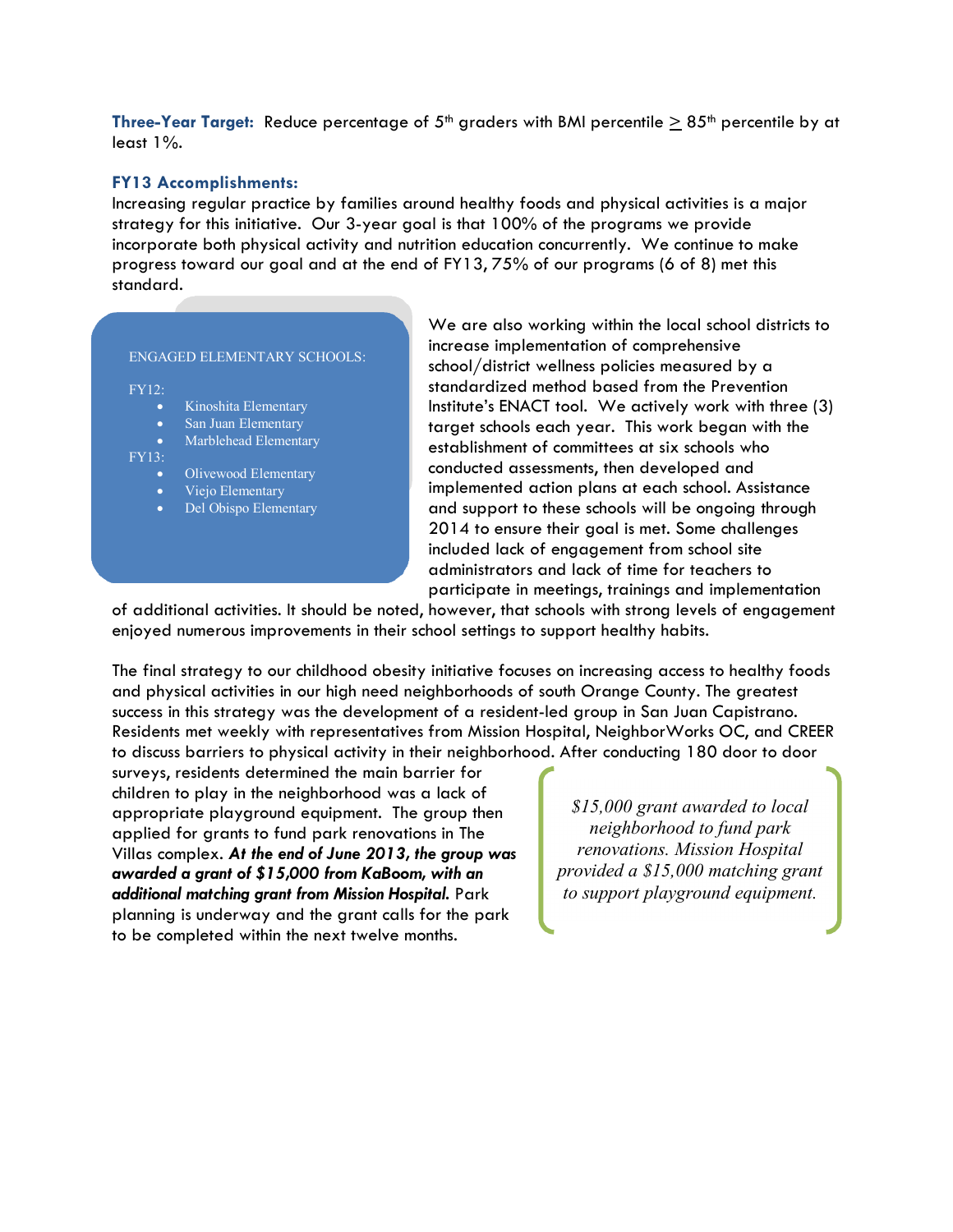## **Other Community Benefit Programs and Evaluation Plan**

## **Program: Camino Health Center**

**Description: T**he mission of Camino Health Center is to improve the health status of the medically underserved in south Orange County by providing affordable, quality primary health care.

Goal (Anticipated Impact<sup>8</sup>): Implement 16 clinical and five financial performance measures as identified by Federal Grant 330 for Federally Qualified Health Centers

**Target Population (Scope):** Low-income and vulnerable residents living in south Orange County

**How will we measure success?** Camino has fully adopted 16 clinical and five financial performance measures which are used to gauge the quality of Caminoís clinical practices and the overall financial health of the organization. These five year measures include baseline figures and annual progress reports that monitor the health centerís performance towards achieving its 2016 goals. This information, along with other health center data is included in an annual performance report to the Health Resources and Services Administration (HRSA) as well as second more comprehensive Uniform Data System report. Both of these reports were completed for the first time by Camino in fiscal year 2013 and will be required annually going forward.

#### **FY13 Accomplishments:**

Camino Health Center and Mission Hospital have partnered together for many years. In 2011, Camino became a separate entity, allowing it to become south Orange Countyís first and only Federally Qualified Health Center (FQHC). While a separate organization, Mission Hospital continues to support Camino financially with a fiscal year 13 contribution of \$1.6 million dollars as well as continuing our partnership in many community-wide projects.

In FY13, Camino began the initial implementation of an electronic health record (EHR). The first phase of this project, the conversion to a new practice management system (PMS) was completed in May 2012. In early 2013 the electronic medical record (EMR) portion will be put into operation and Camino will transition to a paperless practice. In conjunction with this undertaking, Camino has signed on with Centers for Medicare & Medicaid Services (CMS) to participate in the Meaningful Use incentive program.

A few other highlights about the services provided by Camino last fiscal year include:

- 113,442 visits provided to approximately 16,700 patients through Caminoís five departments, which include: primary medical, pediatric & prenatal dental, mobile medical unit, diabetes van, and the Women, Infants, and Children (WIC) supplemental nutrition program;
- 3,627 unduplicated patients from the cities of San Clemente, Dana Point, and San Juan Capistrano received care. Several low-income neighborhoods in these cities are designated as Medically Underserved Populations by the U.S. Department of Health and Human Services;
- 97 percent of patients receiving services at Camino were at or below 200 percent of the federal poverty level.

<sup>8</sup> **Anticipated Impact** is equivalent to **Goal**. Language is used for clarity with regard to IRS Proposed Rule (2013)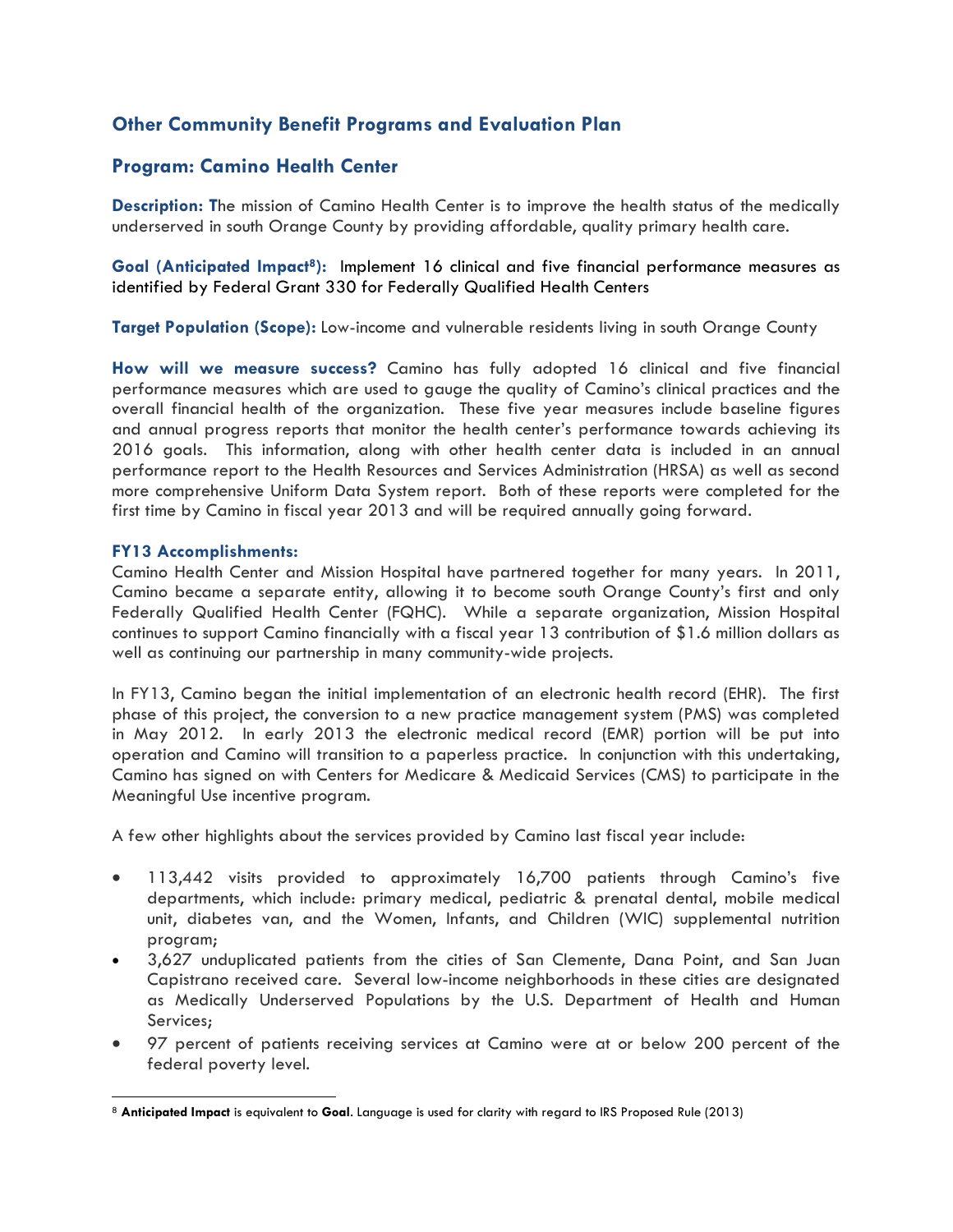### **Program: Family Resource Centers**

**Description:** Our mission in continuing to improve the health and quality of life of people in the communities we serve continues to flourish throughout south Orange County via two Family Resource Centers, South Orange County Family Resource Center (SOC FRC) located in Lake Forest and the Community Health Enrichment Collaborative Family Resource Center (CHEC FRC) located in San Juan Capistrano. Through a comprehensive needs assessment and the continuous feedback from our community, the following services are provided: Mental Health Services & Education, Life Skills Program, Health Access, Parenting Support & Education, Parent/Child Classes, Family Advocacy, Information and Resource Services, Personal Empowerment Program, Financial Counseling & Education, Case Management, Community Outreach, Education Assistance, and limited Emergency Assistance.

**Key Community Partners:** Raise Foundation, Childrenís Bureau, Human Options, Consumer Credit Counseling of Orange County, Neighborhood Housing Services, Woman, Infant & Childrenís (WIC) Clinic, Saddleback College, Mission Basilica, Camino Health Center, Orange County Social Services Agency, Children's Health Initiative of Orange County, Families Forward, Capistrano Unified School District

Goal (Anticipated Impact<sup>9</sup>): Increase the number of people served annually

**Target Population (Scope):** Low-income and vulnerable residents living in south Orange County

**How will we measure success? Outcome Measure:** annual increase in the number of people served.

**FY13 Accomplishments:** Between the two centers, a total of 8,029 unique clients were served in FY13 with a total of 18,718 interactions. In addition to serving clients at our Centers, we also provide services at health fairs, community events and clinics. The FRCs served 636 clients in parenting,

#### **A Sacred Encounter Story:**

*Our goal is to maximize a family's potential by providing them with the tools and knowledge they need to lead them to self-sufficiency. In FY13, we had the opportunity to dramatically impact the lives of a family in Lake Forest. "Mrs. Maria" and her 3 children came to the FRC because she was having marital problems, including being the victim of verbal abuse from her husband for the past 5 years. The FRC was able to connect her to counseling, classes and a Personal Empowerment Program (PEP) for women who have been in abusive relationships. She was also connected to a Legal Advocate through Human Options for any legal questions regarding divorce or separation. Because Mrs. Maria was having a difficult time managing her children, she was connected to the In-Home Parenting program through Children's Bureau.* 

*Ms. Maria is now living in her own apartment and is looking for work. The children's' behavior has improved and they feel safe in their new environment. As a result of the assistance she received she was able to change her life and the life of her children to live in a safe and loving environment.* 

childrenís and mental health classes. We also provided Life Skills classes (classes designed to provide clients with essential skills around communication, self-empowerment, difficult conversations, etc.) to 187 new clients and provided individual, family or couples counseling to 161 persons. Collaborations with Human Options and Western Family Services are essential to providing needed mental health services.

<sup>9</sup> **Anticipated Impact** is equivalent to **Goal**. Language is used for clarity with regard to IRS Proposed Rule (2013)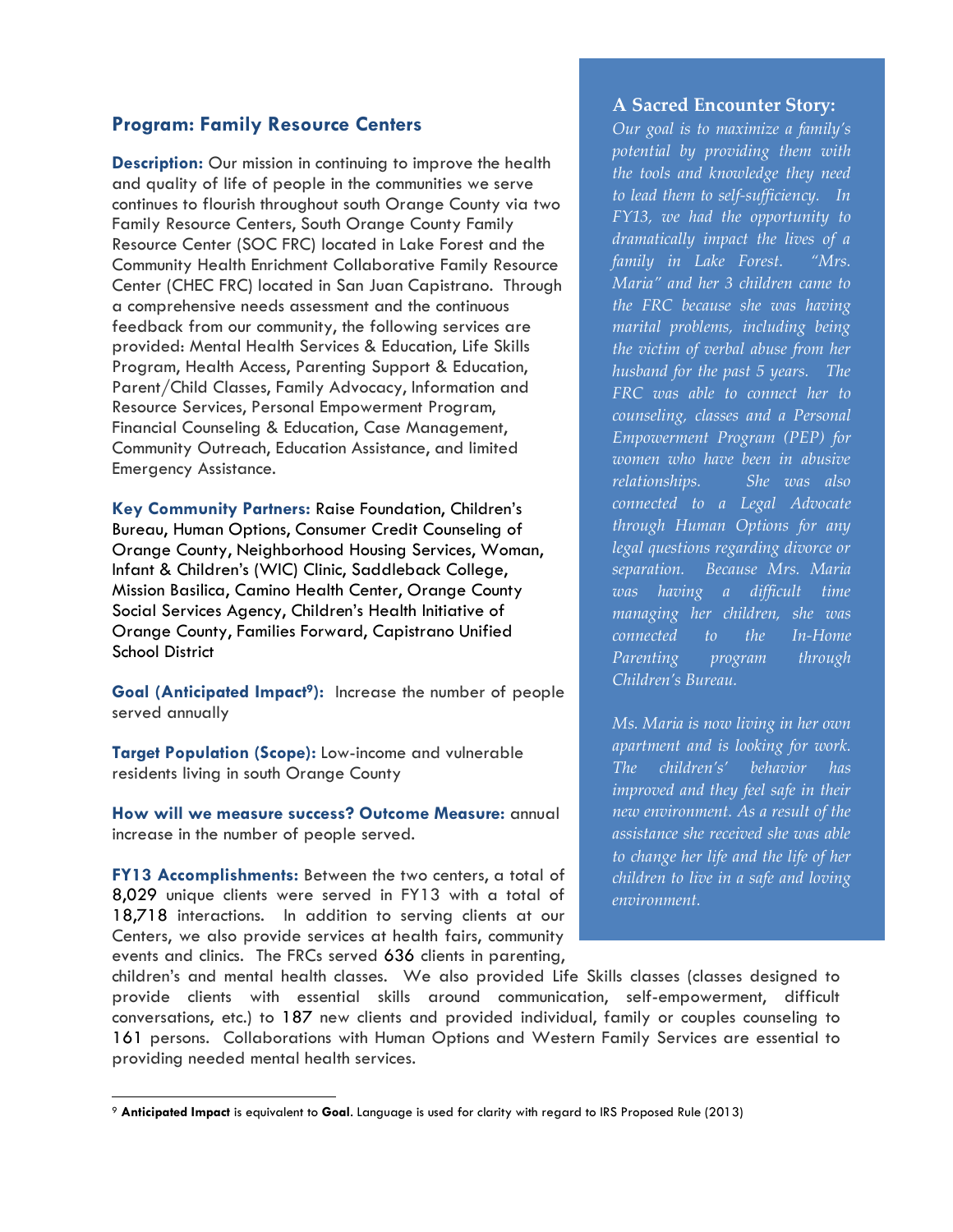## *FY13 Community Benefit Investment*

### **FY13 COMMUNITY BENEFIT INVESTMENT MISSION HOSPITAL**

*(ending June 30, 2013)* 

| <b>CA Senate Bill (SB) 697</b><br><b>Categories</b>                                   | <b>Community Benefit</b><br>Program & Services <sup>10</sup>                                                                                                                                                                                                    | <b>Net Benefit</b>                                                |
|---------------------------------------------------------------------------------------|-----------------------------------------------------------------------------------------------------------------------------------------------------------------------------------------------------------------------------------------------------------------|-------------------------------------------------------------------|
| <b>Medical Care Services</b><br>for Vulnerable <sup>11</sup><br><b>Populations</b>    | Financial Assistance Program (FAP) (Charity<br>Care-at cost)<br>Unpaid cost of Medicaid <sup>12</sup><br>Unpaid cost of other means-tested government<br>programs                                                                                               | \$5,887,000<br>\$9,943,000<br>\$4,083,000                         |
| Other benefits for<br><b>Vulnerable Populations</b>                                   | <b>Community Benefit Operations</b><br><b>Community Health Improvements Services</b><br>Cash and in-kind contributions for community<br>benefit<br>Community Building<br><b>Subsidized Health Services</b>                                                      | \$1,110,000<br>\$1,702,000<br>\$157,000<br>\$1,025,000            |
| Other benefits for the<br><b>Broader Community</b>                                    | <b>Total Community Benefit for the Vulnerable</b><br><b>Community Benefit Operations</b><br><b>Community Health Improvements Services</b><br>Cash and in-kind contributions for community<br>benefit<br>Community Building<br><b>Subsidized Health Services</b> | \$23,907,000<br>\$415,000<br>\$1,227,000<br>\$93,000<br>\$191,000 |
| <b>Health Professions</b><br><b>Education, Training and</b><br><b>Health Research</b> | Health Professions Education, Training &<br><b>Health Research</b>                                                                                                                                                                                              | \$30,000                                                          |
|                                                                                       | <b>Total Community Benefit for the Broader Community</b><br><b>TOTAL COMMUNITY BENEFIT (excluding Medicare)</b>                                                                                                                                                 | \$1,956,000<br>\$25,863,000                                       |
| <b>Medical Care Services</b><br>for the Broader<br>Community                          | <b>Unpaid cost to Medicare</b><br>(not included in CB total)                                                                                                                                                                                                    | \$45,330,000                                                      |

<sup>10</sup> Catholic Health Association-USA Community Benefit Content Categories, including Community Building.

<sup>&</sup>lt;sup>11</sup> CA SB697: "Vulnerable Populations" means any population that is exposed to medical or financial risk by virtue of being uninsured, underinsured, or eligible for Medicaid, Medicare, California Childrenís Services Program, or county indigent programs. For SJHS, we exclude

Medicare as part of Community Benefit total and only include it below the line for SB697 reporting purposes.

<sup>&</sup>lt;sup>12</sup> Accounts for Hospital Fee. The pledge/grant (separate from the quality assurance fee) is reported in Cash and In-kind Contributions for other vulnerable populations.

<sup>13</sup> Unpaid cost of Medicare is calculated using our cost accounting system. In Schedule H, we use the Medicare cost report.